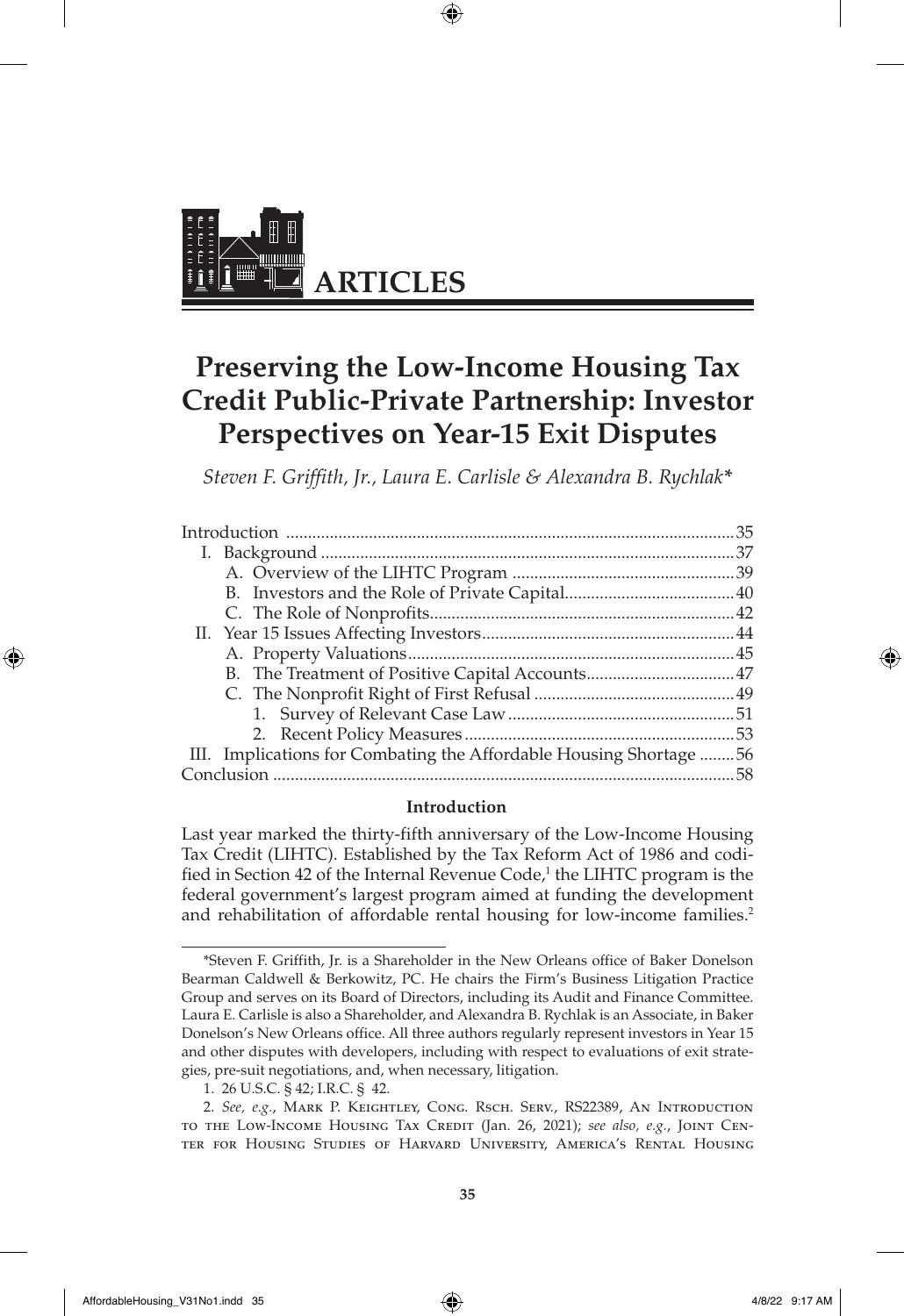It is also a political anomaly, enjoying bipartisan support for virtually the entirety of its existence and aligning the interests of groups—affordable housing advocates, corporations, and other for-profit and nonprofit organizations—that might otherwise find themselves at odds.3 By all accounts, the LIHTC has been, and remains, a remarkable success. And it is distinctly market-based.

An outgrowth of the free-market ideology of Ronald Reagan's administration and the policy shifts of the 1980s,<sup>4</sup> the LIHTC is a supply-side tax subsidy in the form of a non-refundable credit that provides or allocates dollar-for-dollar credits to qualified developers for the production and operation of qualified affordable housing projects.<sup>5</sup> A key feature of the program is the developer's ability to sell those credits to private investors in exchange for equity financing for qualified projects, which allows the developer to reduce construction costs and a property's debt burden while providing newly constructed or rehabilitated units at reduced rental prices.<sup>6</sup> In turn, a key factor contributing to the rise and success of the LIHTC has been the emergence and role of intermediaries—or syndicators—in underwriting, bundling, and then brokering portfolios or "funds" of credits across multiple projects and developers to a secondary market of typically corporate or large institutional investors. The demand for credits within that syndication market—and in turn the market price for those credits—has become the engine that propels the entire LIHTC program.7

There is debate over whether Congress intended the results of the LIHTC program that we are seeing today, including even the funneling of

3. *See, e.g.*, Mihir Desai et al., *Investable Tax Credits: The Case of the Low Income Housing Tax Credit* 5, 18 (NBER Working Paper No. 14149, June 2008), https://www.hbs.edu/faculty/Pages/item.aspx?num=33531; Jt. Ctr. for Hous. Stud. Harv. Univ., What Works COLLABORATIVE, THE DISRUPTION OF THE LOW-INCOME HOUSING TAX CREDIT PROGRAM: Causes, Consequences, Responses, and Proposed Correctives 13 (2009), https:// www.jchs.harvard.edu/sites/default/files/disruption\_of\_the\_lihtc\_program\_2009\_0. pdf; *see also, e.g.*, William R. Mitchell, *Sheltering the Rich or Housing the Poor? The Story of the Low Income Housing Tax Credit, 4 STRATHCLYDE L. REV. 5, 17-18 (2008).* 

4. *See, e.g.*, Charles H. Stewart III, *The Politics of Tax Reform in the 1980s*, *in* Politics and Economics in the Eighties 143, 144 (Alberto Alesina & Geoffrey Carliner eds., 1991); Gregg Ip & Mark Whitehouse, *How Milton Friedman Changed Economics, Policy, and Markets*, Wall St. J. (Nov. 17, 2006), http://www.wsj.com/articles/SB116369744597625238.

5. 26 U.S.C. § 42.

6. Keightley, *supra* note 2; *see also* Desai et al., *supra* note 3, at 3.

7. *See generally* What Works Collaborative, *supra* note 3.

<sup>2020,</sup> at 33 (2020), https://www.jchs.harvard.edu/sites/default/files/reports/files /Harvard\_JCHS\_Americas\_Rental\_Housing\_2020.pdf; Fact Sheet: Biden-Harris Administration Announces Immediate Steps to Increase Affordable Housing Supply, https:// www.whitehouse.gov/briefing-room/statements-releases/2021/09/01/fact-sheet -biden-harris-administration-announces-immediate-steps-to-increase-affordable-hous ing-supply ("LIHTC is the nation's largest federal program for the construction and rehabilitation of affordable rental housing.").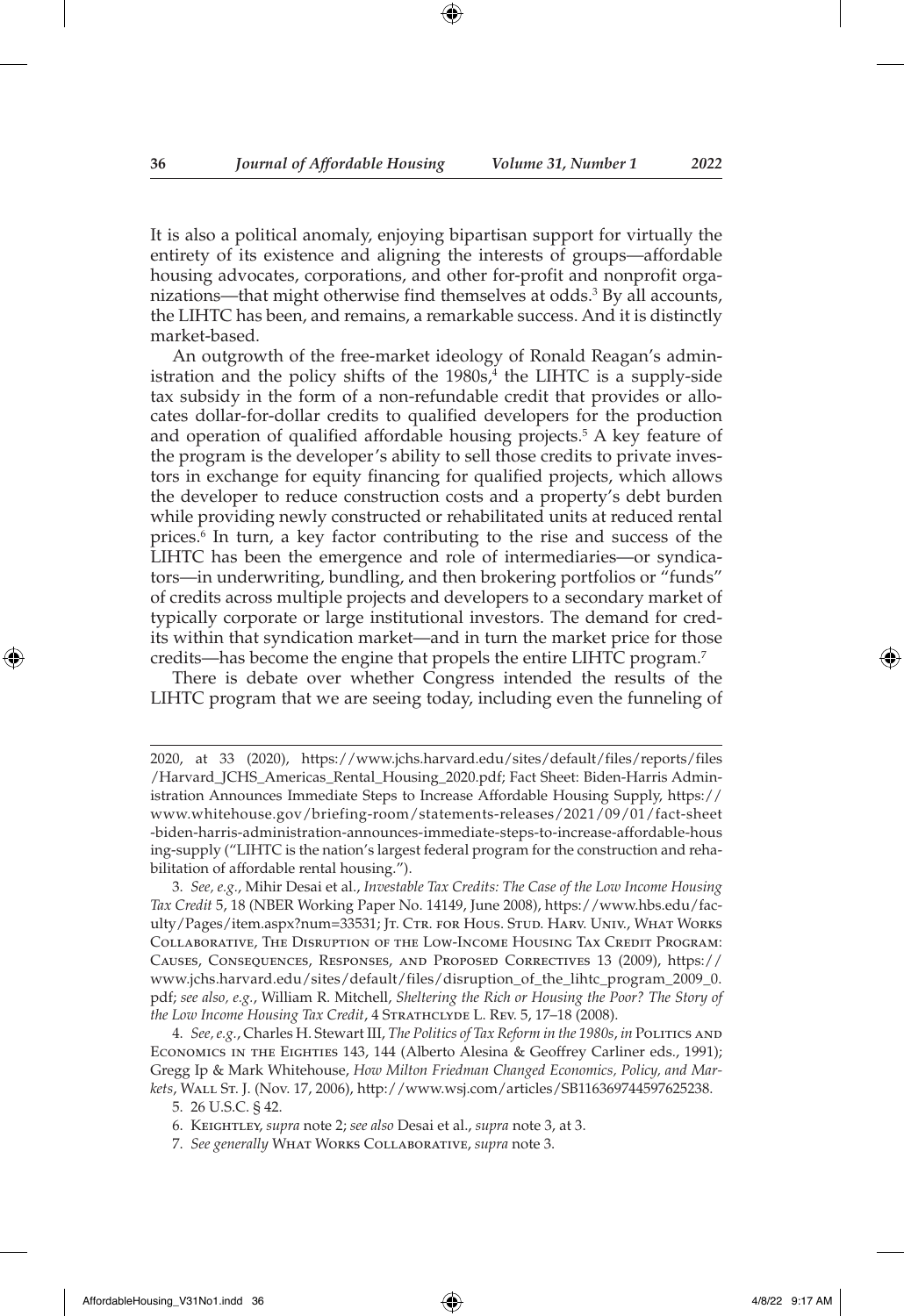private capital into low-income housing developments, or whether it fully grasped the scope of the program in that regard.<sup>8</sup> But it is undeniable that, as it stands today, the continued viability and success of the government's largest—and many would argue most successful—affordable housing program is dependent on the continued engagement and incentivizing of its investor base.

This article examines investor considerations with respect to a critical juncture within the lifecycle of a LIHTC deal—Year 15—and the potential consequences for continued investor engagement and participation, and even the preservation of affordable housing itself, posed by current disputes among program participants over Year 15 exit issues. More specifically, this article examines attempts by non-investor participants to acquire control of LIHTC projects at or around Year 15 and, in certain instances, exclude investor participants from sharing in an asset's fair market, and at times much-appreciated, value. As this article discusses, such attempts not only erode an investor's expected return on investment but threaten basic tax principles underlying the program and investor participation. Ultimately, this article proposes that decisionmakers navigating these disputes must account for investor considerations, expectations, and wellestablished legal and tax principles if they are to best incentivize new and return investors and ensure the continued powering of the engine that drives the LIHTC program.

Part I of this article discusses the mechanics of the LIHTC and the role of private capital within the program, as well as the role of nonprofit entities, as a backdrop to understanding the emergence of certain issues at Year 15. Part II examines certain of those "Year 15 Issues," as well as recent case law surrounding these issues and the potential consequences of these and other trends for investor participation and the long-term health of the LIHTC program. Finally, Part III surveys recent developments in the affordable housing sector and the role of the LIHTC in addressing the country's continued affordable housing shortage.

#### **I. Background**

Issues surrounding affordable housing—and specifically the relative lack of affordable housing—have been the subject of vigorous debate for almost 100 years.<sup>9</sup> In the 1980s, the perennial effort to address the country's affordable housing needs collided with Friedman-influenced free-market ideology and a fundamental shift in how leaders and the public viewed the

◈

<sup>8.</sup> *See generally* Mitchell, *supra* note 3.

<sup>9.</sup> *See* United States Housing Act of 1937 (Wagner-Steagall Act), Pub. L. No. 93-383, 88 Stat. 653, 42 U.S.C. § 1437, which provided the statutory structure for public housing and funding for public housing through direct assistance to local housing agencies; *see also* Charles L. Edson, *Affordable Housing—An Intimate History,* 20 J. Affordable Hous. 194 (2011).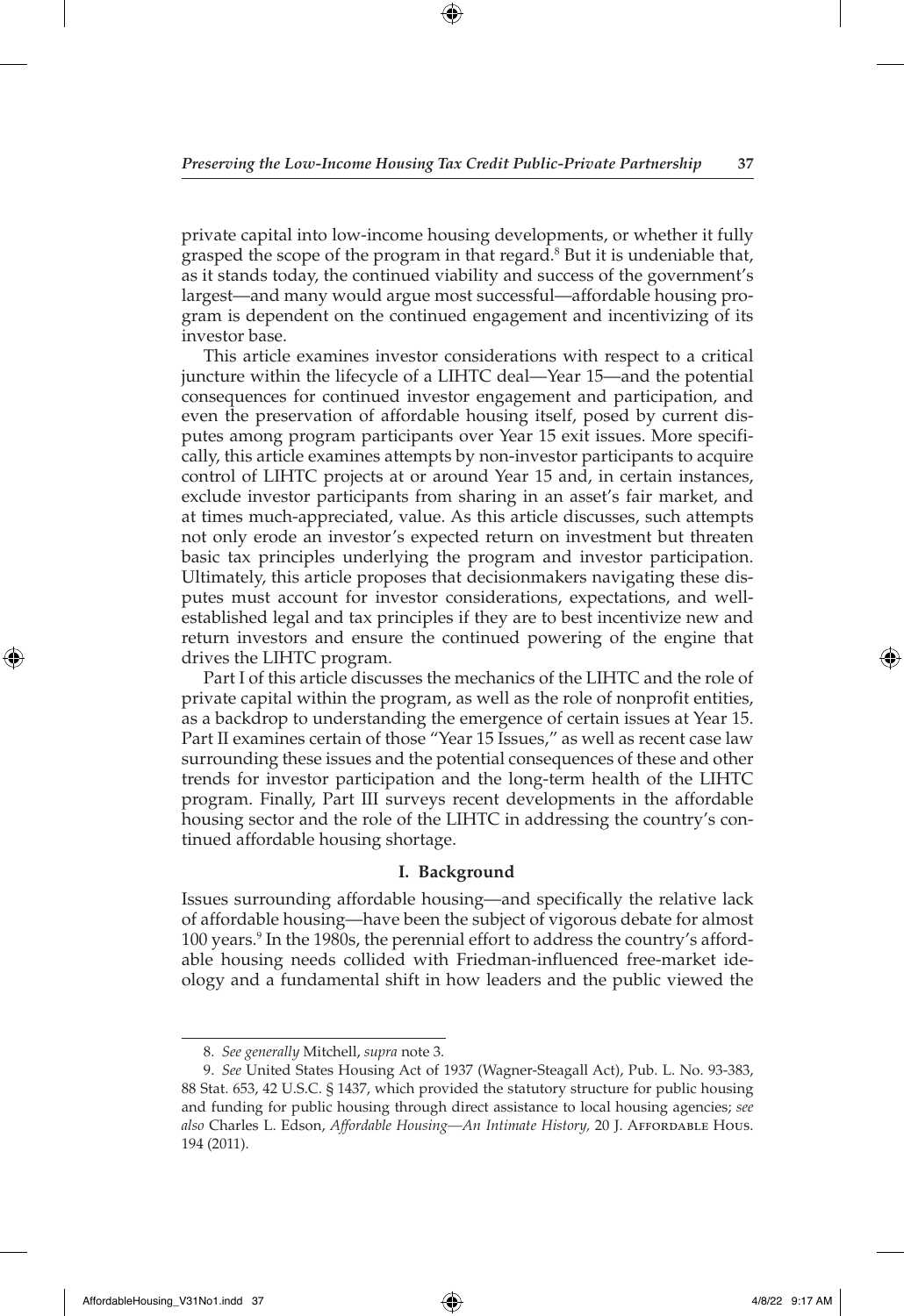government's role in society.10 The LIHTC reflects that ideology and shift. Enacted as part of the Tax Reform Act of 1986,<sup>11</sup> the LIHTC initially was set to sunset in 1989. Congress extended the program on an annual basis until making the LIHTC permanent in 1993.12

The LIHTC operates as a mechanism for funneling private capital and investment into low-income housing developments. It does so by way of tax credits provided to developers of low-income housing units following an application process who then agree to comply with certain affordability and other restrictions for a specified period of time, and who can in turn sell those credits in exchange for equity financing.13 The proceeds from that investment, in turn, enable lower-cost development, reduces the debt burden on a property, and makes it "financially feasible to offer lower, more affordable rents."<sup>14</sup> In exchange, the investor providing the equity financing receives an ownership interest allowing it to claim the lion's share of the LIHTCs allocated to and claimed by a project as well as the other benefits typical of a real-estate investment, including depreciation and tax losses flowing from the property, cash from operations, and a share of the residual value of the property.15

In short, a LIHTC asset is a real-estate investment that happens to also provide affordable housing. The program generates billions of dollars in private investments annually, $16$  and it serves the extremely low-income and most vulnerable of households.<sup>17</sup> Since its inception in 1986, the program has funded the construction or rehabilitation of more than 3.6 million

12. Revenue Reconciliation Act of 1993, Pub. L. 103-66, Aug. 10, 1993, 107 Stat. 416, 26 U.S.C. § 1; *see also* Edson, *supra* note 9, at 206.

13. *E.g.,* Keightley, *supra* note 2.

<sup>10.</sup> *See, e.g.*, Report of the President's Commission of Housing xvii (1982) ("The genius of a market economy, freed of the distortions forced by government housing policies and regulations that swung erratically from loving to hostile, can provide housing far better than Federal programs.").

<sup>11.</sup> Tax Reform Act of 1986, Pub. L. No. 99-514, 100 Stat. 2085; *see also* Edson, *supra*  note 9, at 206.

<sup>14.</sup> Office of the Comptroller of the Currency, *Low-Income Housing Tax Credits: Affordable Housing Investment Opportunities for Banks* at 2 (Mar. 2014), https://www.occ.gov /publications-and-resources/publications/community-affairs/community-develop ments-insights/ca-insights-mar-2014.html [hereinafter OCC Report]; see also KEIGHTLEY, *supra* note 2.

<sup>15.</sup> *E.g.*, Keightley, *supra* note 2.

<sup>16.</sup> *See* Jeffrey R. Pankratz & Craig A. Emden, *Section 704(b) Regulations and Tax Credit Transactions: Structuring Low-Income Housing Tax Credit Transactions to Avoid Reallocation of Tax Credits and Losses*, 11 J. Affordable Hous. & Cmty. Dev. L. 339 (2002).

<sup>17.</sup> Nearly half of the American households utilizing LIHTC housing are extremely low-income. *See* Lauren Loney & Heather Way, *Strategies and Tools for Preserving Low Income Housing Tax Credit Properties*, 28 J. Affordable Hous. & Cmty. Dev. L. 255, 256 (2019). It shoudl be noted that extremely low-income (ELI) households include those households with an income at or thirty percent of the particular area's median income.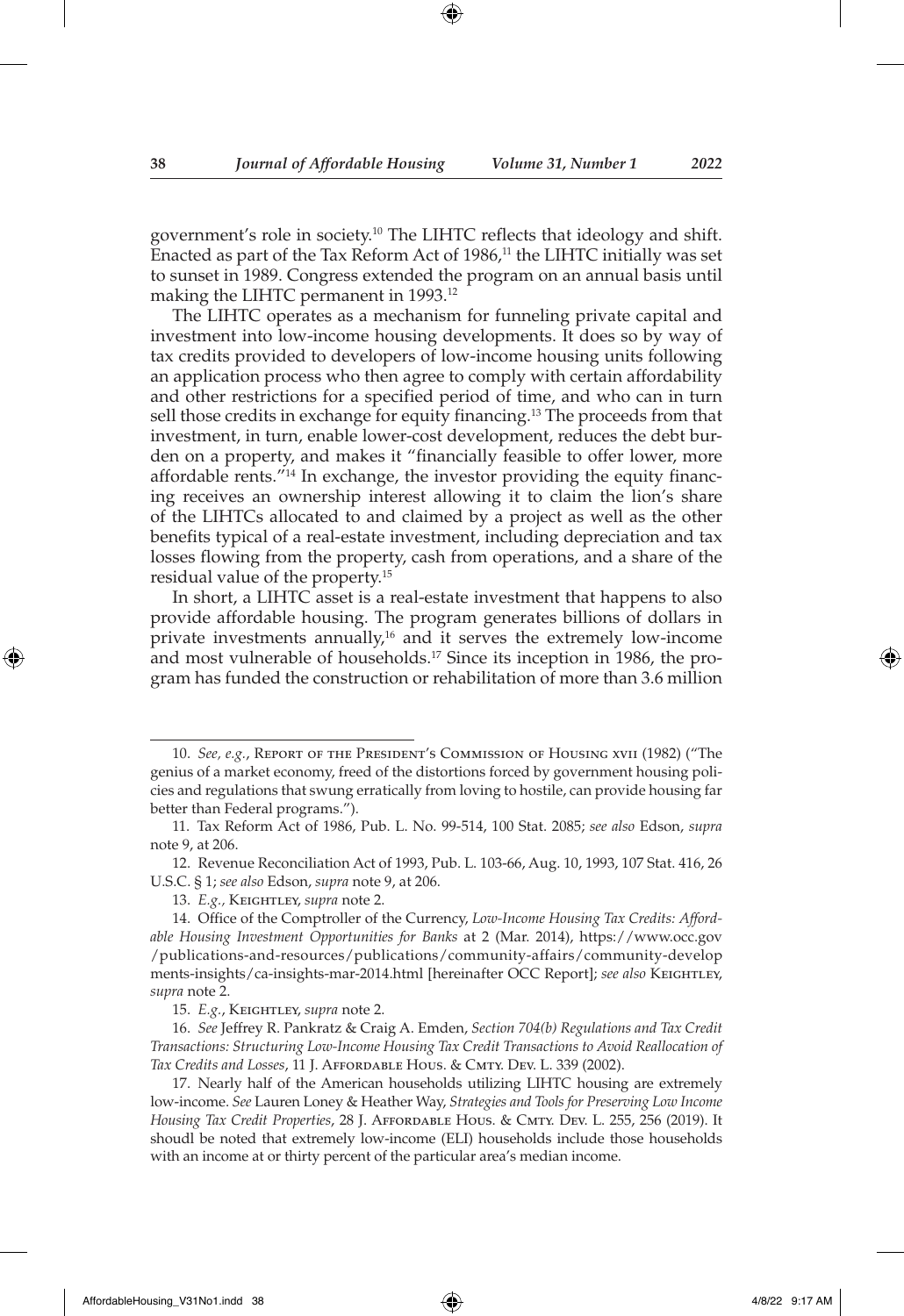⊕

affordable units.18 In that same timeframe, it has funded the construction, redevelopment, or preservation of over 2.5 million units affordable to households at fifty to sixty percent of the Area Median Income (AMI).<sup>19</sup>

## *A. Overview of the LIHTC Program*

The LIHTC is an indirect federal subsidy that offsets the credit holder's federal tax liability dollar-for-dollar. The LIHTC is codified in Section 42 of the Internal Revenue Code, $20$  and the program is administered at the federal level by the Internal Revenue Service (IRS).

The process of allocating, awarding, and ultimately claiming LIHTCs is relatively complex.<sup>21</sup> The process begins with the IRS making an annual LIHTC allocation to each state based on the state's population.<sup>22</sup> Each state typically acting through the state's housing finance agency (HFA)—then allocates credits to developers of "qualified low-income housing projects" according to state-specific qualified allocation plans (QAPs).<sup>23</sup> Federal law requires that states give priority in allocating credits to projects that serve the lowest-income households and remain affordable for the longest period of time, but QAPs may also incorporate state-specific policy considerations and objectives or impose additional requirements on developers.24

Once credits are allocated to a developer, the developer typically has two years to place a project in service so that the tax credits may be claimed.25 Credits may not be claimed until a project is placed in service, and an allocation of credits to a developer does not necessarily mean that all allocated credits will be claimed.

Once a project is placed in service, the LIHTCs allocated to the project are claimed over a ten-year "Credit Period"26 but earned over an initial fifteen-year "Compliance Period"27 during which the project must comply with affordability restrictions and other program requirements. Among other things, the project must meet certain tests that restrict both the income of eligible tenants (typically limited to fifty to sixty percent of AMI)<sup>28</sup> and the rent charged to those tenants (limited to thirty percent of the AMI applicable to the unit). $29$ 

For projects developed after 1990, in addition to the fifteen-year initial Compliance Period, the IRS requires that LIHTC properties have an

<sup>18.</sup> State HFA Factbook, 2020 NCSHA Annual Survey Results 95 (2020).

<sup>19.</sup> America's Rental Housing 2020, *supra* note 2, at 33.

<sup>20.</sup> 26 U.S.C. § 42.

<sup>21.</sup> Keightley, *supra* note 2.

<sup>22.</sup> *See id.; see also* 26 U.S.C. § 42.

<sup>23.</sup> Keightley, *supra* note 2; Desai et al., *supra* note 3, at 3.

<sup>24.</sup> *See* 26 U.S.C. § 42(g)(1), (h)(3); *see also* Keightley, *supra* note 2; Desai et al., *supra*  note 3, at 3.

<sup>25.</sup> Keightley, *supra* note 2.

<sup>26.</sup> *See* 26 U.S.C. § 42 (f)(1).

<sup>27.</sup> *See id.* § 42 (i)(1).

<sup>28.</sup> *Id*.

<sup>29.</sup> Keightley, *supra* note 2.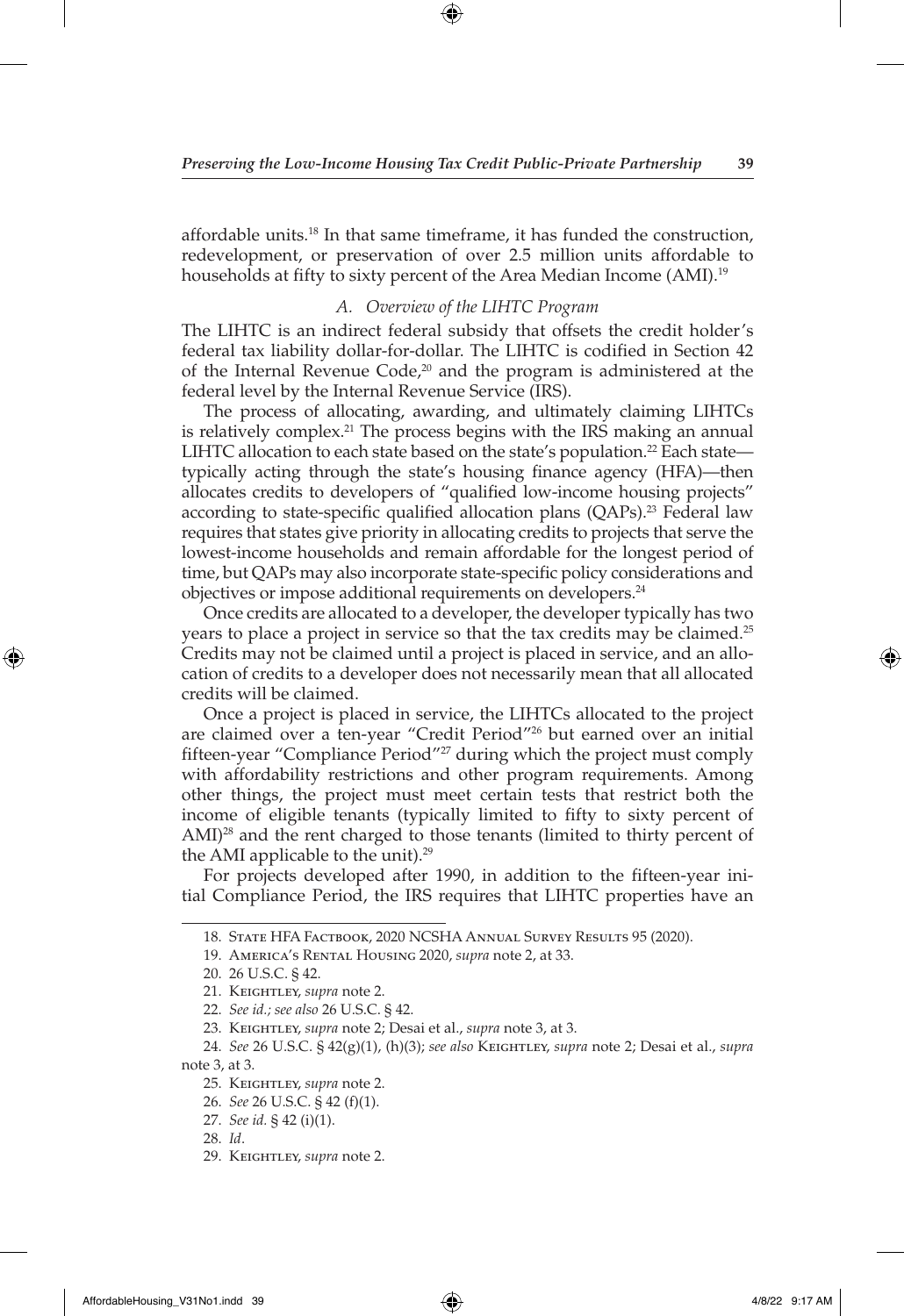"extended use agreement" with the state housing agency that extends the project's affordability for at least an additional fifteen years, ensuring affordability for a minimum of thirty years.<sup>30</sup> States may require even longer affordability or extended use periods,<sup>31</sup> though housing advocates have cautioned against such longer periods given the physical toll on properties and the increased cost and burden of physical maintenance for older properties.32 Extended use periods ensure continued affordability beyond the Compliance Period regardless of who owns the property after Year 15.

#### *B. Investors and the Role of Private Capital*

Many developers lack the upfront capital or financing necessary to complete construction. As a result, developers often sell or exchange their allocated credits to investors or syndicators in exchange for equity financing, in a process known as syndication.<sup>33</sup> This equity financing reduces the debt burden on the project, lowers the cost of development, and allows the project to offer more affordable rents.<sup>34</sup>

The "sale" of credits in exchange for equity financing typically occurs within a partnership formed between the developer (as general partner and manager of the property)<sup>35</sup> and the investor entity (as limited partner).<sup>36</sup> The partnership exists for the sole purpose of constructing, owning, and operating the LIHTC property. In this arrangement, the investor entity receives 99% or more (typically 99.99%) of the tax credits allocated to the project, as well as an equal share of the project's taxable income and losses,<sup>37</sup> certain fees and cash flow, and a share of the property's residual value. A limited partnership agreement is negotiated and executed to govern the rights and obligations of the parties within this construct.

LIHTC deals typically utilize the partnership structure because of its ability to legally bind the parties and satisfy federal tax requirements that the tax credit claimant have an ownership interest in the underlying property.<sup>38</sup>

35. The authors use the term "partnership and partner," which has been the most common type of ownership structure for LIHTC properties, but LIHTC deals may also be structured as limited liability companies.

↔

<sup>30.</sup> 26 U.S.C. § 42(h)(6).

<sup>31.</sup> *See, e.g.*, A.B. 1584, Reg. Sess. (Cal. 2021) (proposing extended use period of fiftyfive years).

<sup>32.</sup> *See, e.g.,* Most LIHTC Properties Stay Affordable, But Concerns Remain, available at https://www.housingfinance.com/news/most-lihtc-properties-stay-affordable -but-concerns-remain\_o.

<sup>33.</sup> *See* Desai et al., *supra* note 3, at 4–5.

<sup>34.</sup> *See* Keightley, *supra* note 2; Pankratz & Emden, *supra* note 16, at 339–40; *see also* Office of the Comptroller of the Currency, Low-Income Housing Tax Credits: Affordable Housing Investment Opportunities for Banks at 2 (Mar. 2014), https:// www.occ.gov/publications-and-resources/publications/community-affairs/commu nity-developments-insights/ca-insights-mar-2014.html [hereinafter OCC Report].

<sup>36.</sup> Keightley, *supra* note 2.

<sup>37.</sup> Pankratz & Emden, *supra* note 16, at 339–41.

<sup>38.</sup> Keightley, *supra* note 2; *see also* Pankratz & Emden, *supra* note 16, at 339–40.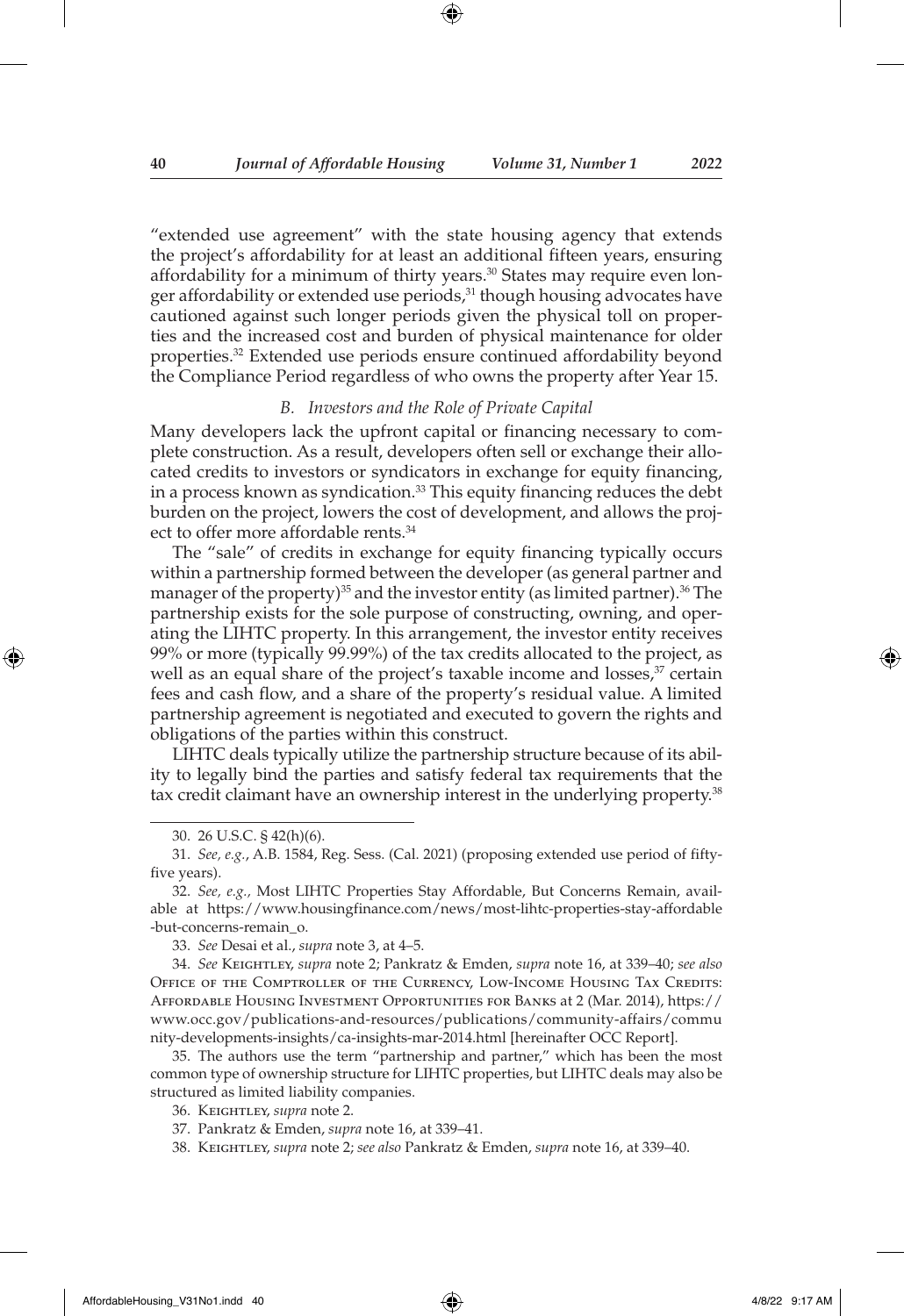Hence, the share of credits distributed to the investor partner will match that partner's equity ownership in the partnership: a limited partner that receives 99.99% of the tax credits will own 99.99% of the equity in the partnership. And, because of the "economic substance doctrine," in order to support the distribution of credits between the partners (for which the investor partner provided upfront capital), and the deal not be deemed a sham, it is critical that the investor partner be and remain the true owner of the underlying property.39

The economic substance doctrine is a common law judicial doctrine designed to prevent taxpayers from entering transactions lacking economic reality for the sole purpose of reaping a particular tax benefit.<sup>40</sup> Although codified in Section 7701(o) of the Internal Revenue Code in 2010,  $41$  the doctrine has been used by the IRS and courts for years to evaluate and disregard non-compliant transactions.

In short, the economic substance doctrine disallows tax benefits of a transaction if the transaction lacks "economic substance" or a business purpose. "Under the economic substance doctrine, 'the objective economic realities of a transaction,' rather than its legal form, determine who is an owner for tax purposes."42 To demonstrate true ownership, Section 7701(o) requires a party to establish that

- (A) the transaction changes in a meaningful way (apart from Federal income tax effects) the taxpayer's economic position, and
- (B) the taxpayer has a substantial purpose (apart from Federal income tax effects) for entering into such transaction.<sup>43</sup>

Relatedly, Section 704 of the Internal Revenue Code governs partnership allocations and is intended to ensure that allocations "follow the 'economics of the deal.'"44 Pursuant to Section 704(a), "a partner's distributive share of income, gain, loss, deduction, or credit shall . . . be determined by the partnership agreement."45 However, pursuant to Section 704(b), a "partner's distributive share of income, gain, loss, deduction, or credit shall be determined in accordance with the partner's interest in the partnership (determined by taking into account all facts and circumstances), if the allocation to a partner under the agreement does not have substantial economic effect."46 Section 704(b) and corresponding regulations are

◈

<sup>39.</sup> 26 C.F.R. § 1.42-4 specifies that the economic substance doctrine applies to LIHTCs. 40. *See, e.g.,* Bret Wells, *Economic Substance Doctrine: How Codification Changes Decided* 

*Cases*, 10 Fla. Tax Rev. 411, 412 (2010).

<sup>41.</sup> 26 U.S.C. § 7701(o).

<sup>42.</sup> Homeowner's Rehab, Inc. v. Related Corp. V SLP, L.P., 99 N.E.3d 744, 755 (Mass. 2018) (quoting Frank Lyon Co. v. United States, 435 U.S. 561, 572–53 (1978)).

<sup>43.</sup> 26 U.S.C. § 7701.

<sup>44.</sup> Pankratz & Emden, *supra* note 16, at 340.

<sup>45.</sup> I.R.C. § 704(a).

<sup>46.</sup> *Id.* § 704(b).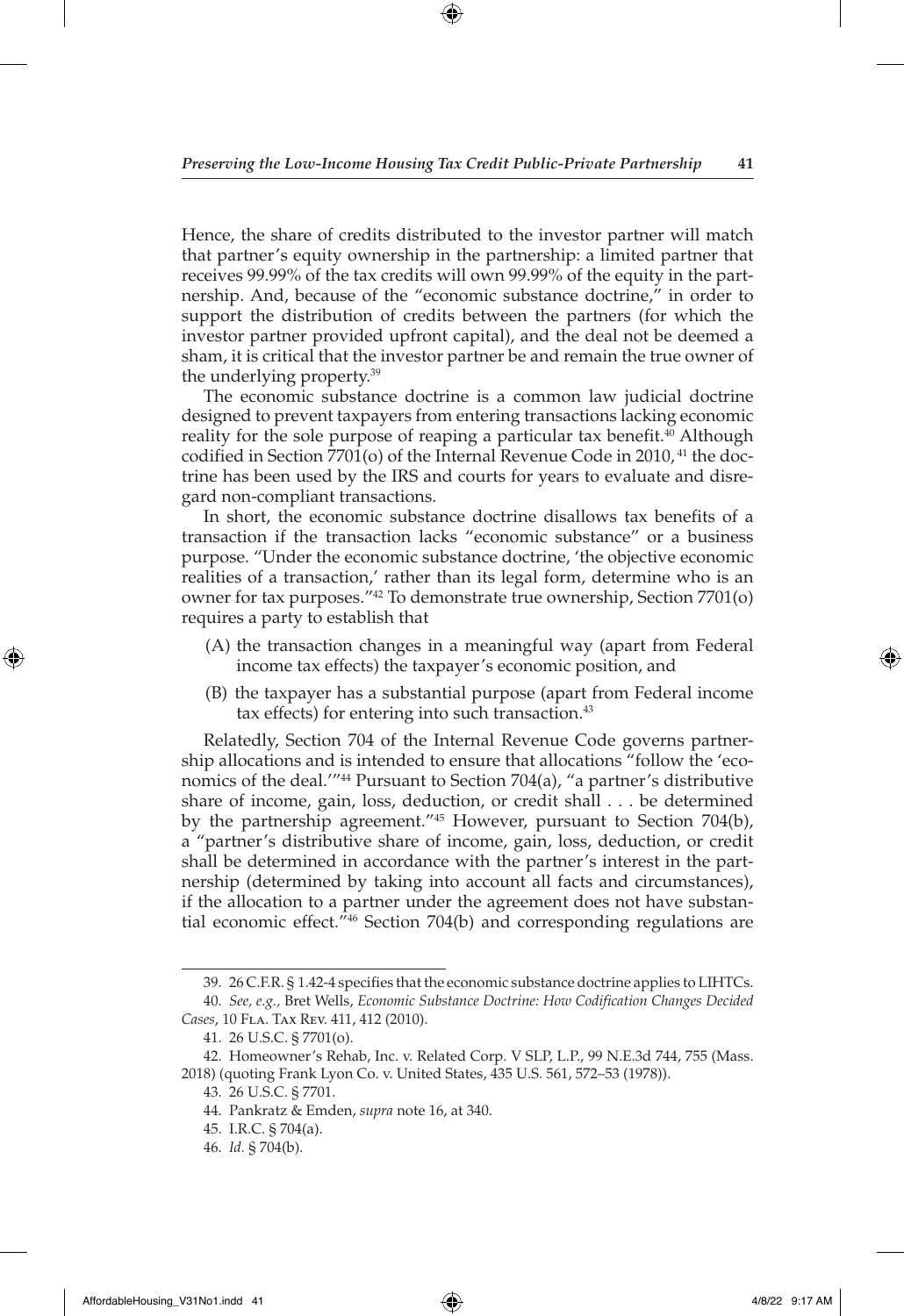designed to guard against potential abuses related to the flexibility inherent in the Code's treatment of the partnership structure.<sup>47</sup>

Section 42 specifies that the "losses, deductions, or credits attributable to the ownership and operation of a qualified low-income building with respect to which the low-income housing credit under section 42 is allowable may be limited or disallowed under other provisions of the Code or principles of tax law."48 It goes on to mention the economic substance doctrine and sham analysis specifically,<sup>49</sup> demonstrating clear legislative intent to apply these enduring tax law principles to the LIHTC program.

Congress intended—and Section 42 requires—that the investor owner have and maintain a true property ownership in the LIHTC property. To this end, the investor partner must sustain the economic realities of property ownership, and the parties to a LIHTC transaction must comply with the Section 704(b) regulations, including at exit. Failure to do so may have "adverse consequences for the investor, namely, a reallocation [or loss] of [claimed] losses and credits and a corresponding failure to achieve its expected economic return."50 For this reason, before an investor will invest the private capital necessary to build a LIHTC project, it typically requires an opinion letter from experienced tax counsel attesting that the project and the project's partnership agreement comply with applicable tax regulations and Section 42's provisions regarding economic substance.

## *C. The Role of Nonprofits*

The creation of the LIHTC and its thirty-five-year survival attests to lawmakers' faith and confidence in the market and for-profit entities' ability to effectively and efficiency direct government resources and address the country's affordable housing needs. But nonprofits have also played a role in the history of the program, for a very specific reason: the idea that a nonprofit will be less motivated by profit and more likely to maintain the affordability of properties beyond the statutorily required time period. One product of such thinking is the nonprofit right of first refusal (ROFR). While extended-use periods largely negate concerns over continued affordability, the ROFR remains at the center of new legislative proposals as well as much of the litigation surrounding Year 15 Issues.

Since the inception of the LIHTC program, lawmakers have sought out ways to discourage the market-rate conversion of LITHC properties. In

<sup>47.</sup> Pankratz & Emden, *supra* note 16, at 340.

<sup>48.</sup> 26 C.F.R. § 1.42-4(b).

<sup>49.</sup> *Id*. ("Notwithstanding paragraph (a) of this section, losses, deductions, or credits attributable to the ownership and operation of a qualified low-income building with respect to which the low-income housing credit under section 42 is allowable may be limited or disallowed under other provisions of the Code or principles of tax law." (citing sections 38(c), 163(d), 465, 469; Knetsch v. United States, 364 U.S. 361 (1960), 1961–1 C.B. 34 ("sham" or "economic substance" analysis); and *Frank Lyon Co. v. Commissioner*, 435 U.S. 561 (1978), 1978–1 C.B. 46 ("ownership" analysis)).

<sup>50.</sup> Pankratz & Emden, *supra* note 16, at 340.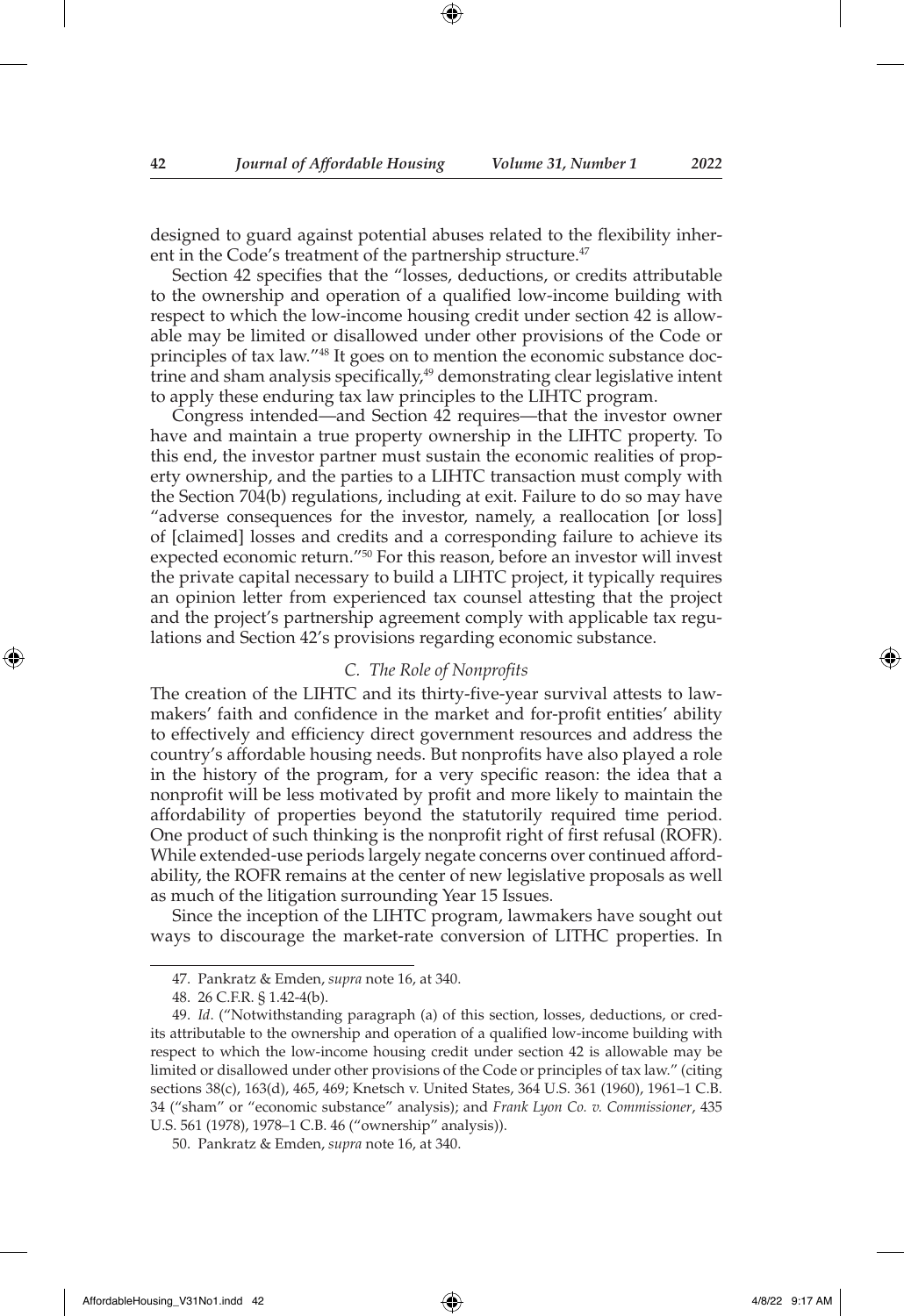1988, Senators George Mitchell (D-ME) and John Danforth (R-MO) created a task force to review the LIHTC program and propose improvements.<sup>51</sup> The result of those efforts was a report identifying potential modifications and measures to encourage the continued affordability of LIHTC units beyond the initial Compliance Period.

Among other things, the Mitchell-Danforth Report identified specific concerns associated with the sale of LIHTC properties to for-profit entities following the Compliance Period,<sup>52</sup> including what the task force believed to be the greater likelihood of for-profit entities converting properties to market rate.<sup>53</sup> Aimed at maintaining the supply of affordable housing, the Mitchell-Danforth Report urged Congress to identify a mechanism to position nonprofit groups as the owners and managers of affordable housing projects.54 It specifically urged Congress to create a unique nonprofit option allowing nonprofits to purchase LIHTC properties at below-market prices following the end of the Compliance Period.<sup>55</sup>

Congress rejected the Mitchell-Danforth Report's proposal for a belowmarket purchase option. Instead, Congress enacted the Omnibus Budget Reconciliation Act of 1989<sup>56</sup> and the Omnibus Budget Reconciliation Act of 1990,<sup>57</sup> which, in part, created a nonprofit right of first refusal that permitted nonprofit participants to purchase a LIHTC property for a statutorily prescribed minimum price equivalent to the remaining debt on the property and any taxes attributable to the sale.<sup>58</sup> The legislation further modified Section 42 to mandate that each state reserve ten percent of its allocable tax credits for LIHTC projects developed by qualified nonprofit organizations.59 Such provisions are intended to encourage nonprofits' control of LIHTC properties based on the assumption and objective that the nonprofits will maintain the properties as affordable housing. $60$ 

The nonprofit ROFR provides nonprofit entities an opportunity to purchase LIHTC properties for a below-market price, but only where the

53. *Id*. at 4.

↔

55. *Id.* 19.

<sup>51.</sup> *See* Tracy A. Kaye, *Sheltering Social Policy in the Tax Code: The Low-Income Housing Tax Credit*, 38 Vill. L. Rev. 871, 883 (1993).

<sup>52.</sup> Report of the Mitchell-Danforth Task Force on the Low-Income Housing TAX CREDIT (1989)).

<sup>54.</sup> *Id.* at 4, 19.

<sup>56.</sup> Pub. L. No. 101-239, 103 Stat. 2106, 2306–22.

<sup>57.</sup> Pub. L. No. 101-508, 104 Stat. 1388, 1388–475.

<sup>58.</sup> Pub. L. No. 101–239, tit. VII, subtit. A, § 7108(q), 103 Stat. 2321 (1989).

<sup>59.</sup> 26 U.S.C. § 42(h)(5).

<sup>60.</sup> Homeowner's Rehab, Inc. v. Related Corp. V SLP, L.P., 99 N.E.3d 744, 755 (Mass. 2018) ("By creating this safe harbor, § 42(i)(7) also furthers one of the key policy goals of the LIHTC program, which is to ensure that affordable housing remains affordable in the long term. Nonprofit organizations are more likely to continue to operate properties as affordable housing, even after the affordability restrictions are lifted, because it is their mission to do so."*).*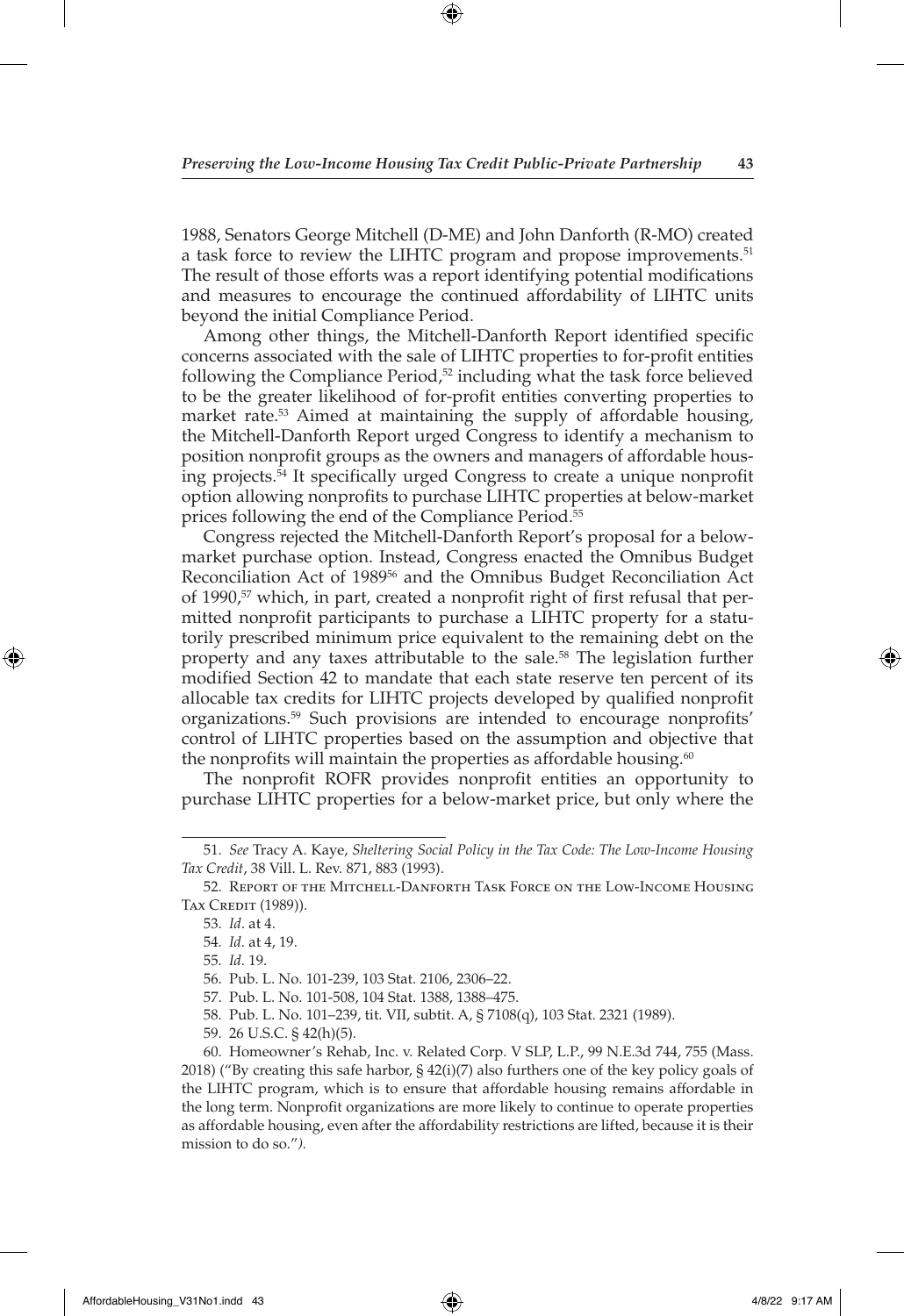owner chooses to sell the property at the end of the Compliance Period.<sup>61</sup> Nonprofit entities, solely by virtue of the statutory revision, have no right to compel a sale of the property.

Even so, developers (both for-profit and nonprofit) have attempted to use the nonprofit ROFR to force sales of LIHTC projects from unwilling owners and investors, giving rise to one of the several Year 15 Issues currently facing investors. Recent legislative proposals have also sought to retroactively convert these ROFRs into purchase options, attempting to do what Congress twice before rejected.<sup>62</sup> From the investor's perspective, such measures would unfairly change the rules the program has lived by for thirty-five years, as well as undermine certain of its core tax foundations.

#### **II. Year 15 Issues Affecting Investors**

Although not always the case, because of the timing of LIHTC delivery and compliance and the delivery of losses versus gains, the end of the initial Compliance Period at Year 15 is often a point at which the developer or general partner and its investor partner decide to part ways. As a consequence, the partnership agreements governing LIHTC partnerships typically spell out what happens—or can happen—at and after Year 15, including with respect to the investor's exit from the deal. From the investor's perspective, such provisions exist not merely to advise the partners of their contractual rights: they exist to ensure that the tax foundations and assumptions on which the partnership was conceived and according to which the partners have been operating for fifteen or more years remain true and intact.

Various factors have contributed to a recent uptick in disputes surrounding Year 15 and specifically investor exit at or around Year 15. Projects are increasingly reaching Year 15. In addition, property values in many regions have appreciated more than initially anticipated, while capitalization rates have fallen dramatically, resulting in asset value that participants may not have anticipated when they first struck their deal. At the same time, where a property does not deliver the losses or return originally projected for the investor partner, the investor may have an unexpectedly large capital account for which it expects to be accounted and compensated at exit.

<sup>61.</sup> The relevant House committee report clarifies the legislative intent behind the § 42 nonprofit ROFR, defining ROFR as "the right of first refusal (with one year's notice) to purchase the building, for a minimum purchase price, *should the owner decide to sell* (at the end of the compliance period)" (emphasis added); *see also* H.R. Rep. 101-247, 1195, 1989 U.S.C. 1906, 2665.

<sup>62.</sup> S. 1703 § 303(30(i)-(ii) (purposing a "clarification" to § 42: "(i) such option or right of first refusal may be exercised with or without the approval of the taxpayer, and "(ii) a right of first refusal may be exercised in response to any offer to purchase the property, including an offer by a related party.").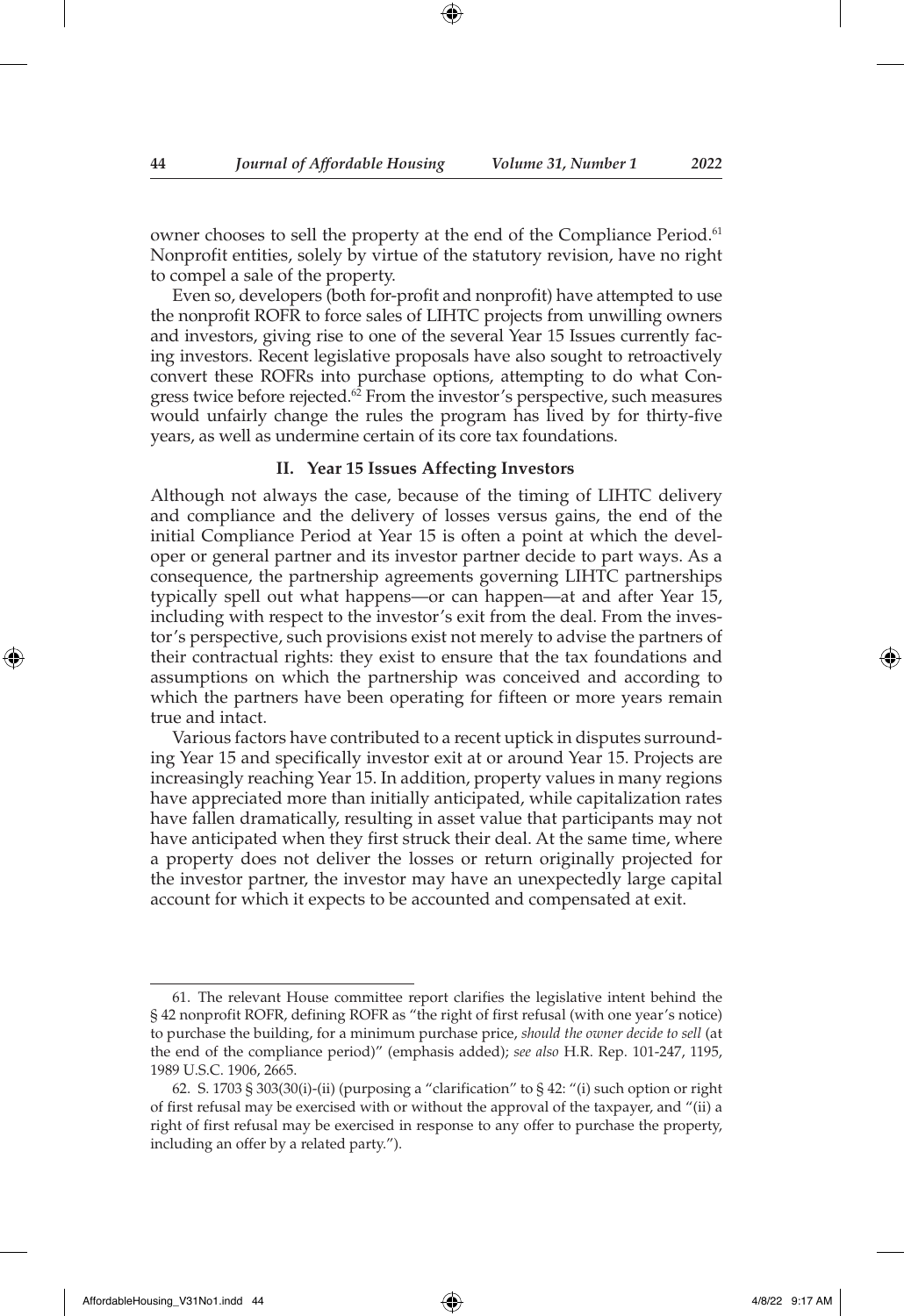This section discusses three particular Year 15 Issues and areas of dispute: property valuations, the treatment of positive capital accounts, and the nonprofit ROFR.

## *A. Property Valuations*

While not always present, the general partner's option to purchase the limited partner's ownership interest or the LIHTC property itself following Year 15 is the most prevalent mechanism for investor exit. $63$  If an option is provided, the partnership agreement or a separate option agreement will typically provide for a process by which the parties are to value the property (or limited partner interest) using a specified valuation method and one or more qualified appraisers. Assuming that the property has sufficient value to trigger what is typically provided for as a fair market value valuation, the interests of the partners in this context are at odds: whereas the general partner wishes to acquire the partnership or the limited partner interest for a bargain, at the lowest price possible, the investor or limited partner understandably wants top dollar or the true fair market value of its interest.

Appraisals are opinions of value and, by their nature, are subject to some (key word being "some") variation and difference of opinion across different appraisers. However, the appraisal process is also one in which partners—and general partners specifically, in their role as managers of the partnership—can influence the valuation of a property or interest to suit their own interests. For example, the appraiser might be persuaded not to include certain categories of income, such as additional income provided by vouchers, in calculating the property's net operating income (NOI), resulting in a decreased valuation. The appraiser might decide to make downward adjustments to income for vacancy and other factors, or upward adjustments to costs, based on surrounding market data but contrary to the actual historical experience at the property. The general partner or manager might not even provide the appraiser with all requested or desired data for a property. Small variations in the assigned capitalization rate can have relatively large consequences for the overall valuation. Multiple points in an appraisal provide an opening for the general partner to potentially influence the valuation. There also have been more overt attempts to subvert the appraisal process.

In *Multi-Housing Tax Credit Partners XXX v. Alexander Dairy Associates, LLC*, 64 for instance, the United States District Court for Eastern District of Virginia considered claims surrounding a general partner's alleged improper exercise of its option to buy a limited partner's interest in an LIHTC partnership and looked specifically at a provision in the

<sup>63.</sup> Kenneth N. Alford, MAI, & David C. Wellsandt, *Appraising Low-Income Housing Tax Credit Real Estate*, Appraisal J., Fall 2010, at 15.

<sup>64.</sup> Multi-Housing Tax Credit Partners XXX v. Alexander Dairy Assocs., LLC, No. 3:20CV612, 2021 WL 2711468, at \*1 (E.D. Va. July 1, 2021).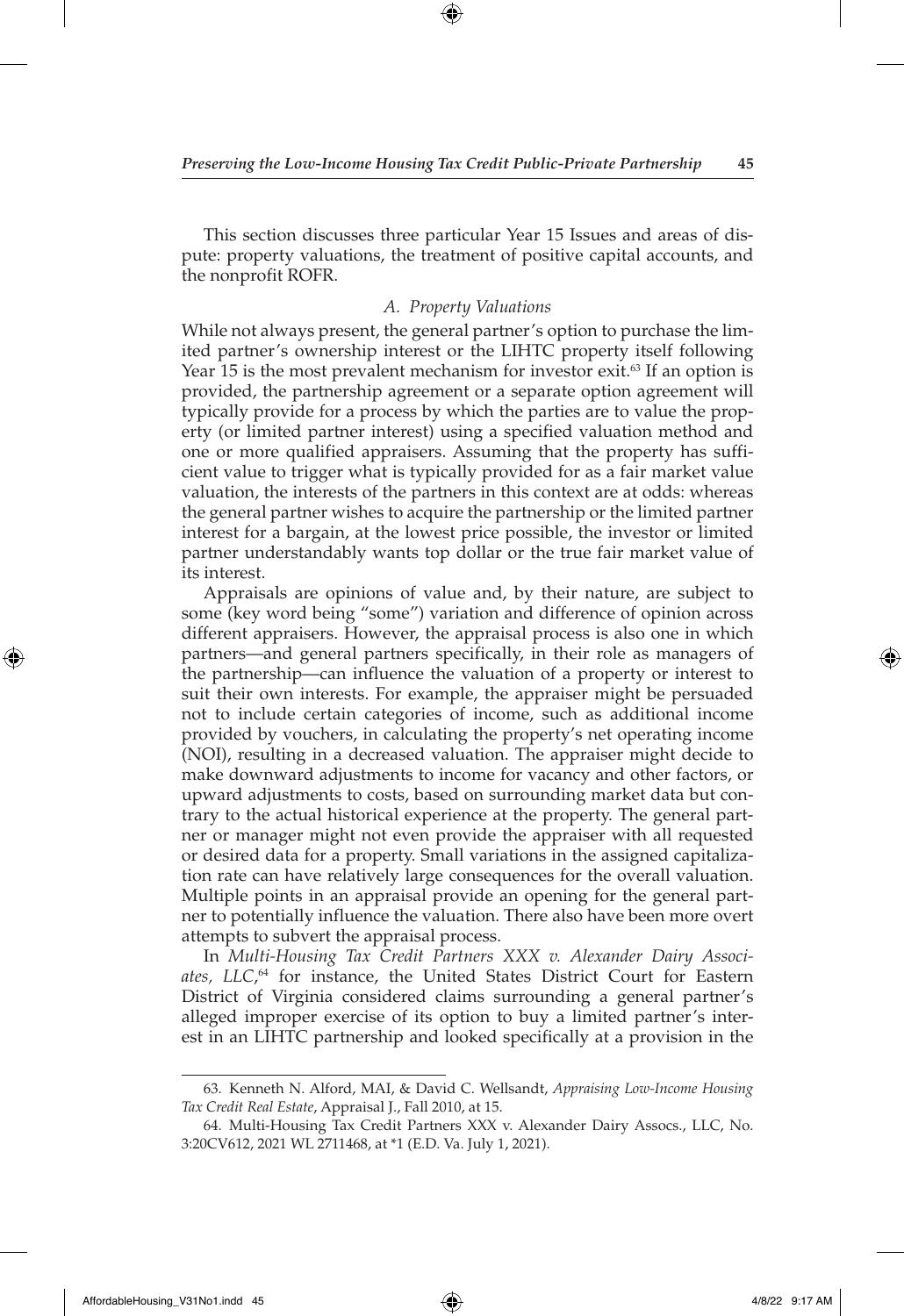partnership agreement mandating that the partners "agree on an appraiser whose appraisal sets the purchase price for [the Limited Partner's] interest in the partnership."65 The court observed that the general partner, "believing that it '[was its] time to get paid,' notified [the limited partner] that it intended to exercise the Purchase Option" and proposed an appraiser to provide a valuation of the limited partner's interest.<sup>66</sup>

The limited partner rejected the general partner's appraiser but suggested three alternatives.<sup>67</sup> The general partner then provided a proposed engagement letter purporting to provide an appraisal of the limited partner's interest (the "valuation analysis") and an appraisal of the partnership property's fair market value.<sup>68</sup> The limited partner objected to the appraisal and advised that it would agree only to "an appraisal of the Partnership's improved real property [as opposed to a valuation analysis], in accordance with the Partnership Agreement" conducted solely by an appraiser holding the requisite qualifications.<sup>69</sup> The limited partner offered to work towards an agreement as to the appropriate valuation instructions, cautioning that moving forward unilaterally would violate "the Partnership Agreement, which requires that the partners agree on the selected appraiser."70

The general partner responded with a revised engagement letter providing the same valuation analysis.<sup>71</sup> The limited partner refused to sign the revised engagement letter containing terms and conditions identical to those to which it previously objected.<sup>72</sup> Despite the limited partner's objections, the general partner unilaterally proceeded with the appraisal<sup>73</sup> and, the following month, advised it was prepared to close on the sale of the limited partner interest for a purchase price of \$675,000.74 The limited partner refused to cooperate with the closing or accept any funds.<sup>75</sup>

Notwithstanding, the general partner "believing that he had acquired [the] interest in the Limited Partnership" began acting as if he "could do whatever we wanted to do with" the Partnership, $76$  refusing to deliver required financial documents and contemplating a refinancing of the debt on the property.<sup>77</sup> The limited partner filed suit based on the general

| 65. Id. at *1.           |
|--------------------------|
| 66. Id.                  |
| 67. Id.                  |
| 68. Id. at *3.           |
| 69. <i>Id.</i> at $*2$ . |
| 70. Id, at *3.           |
| 71. Id.                  |
| 72. Id.                  |
| 73. Id.                  |
| 74. Id.                  |
| 75. Id.                  |
| 76. Id.                  |
| 77. Id.                  |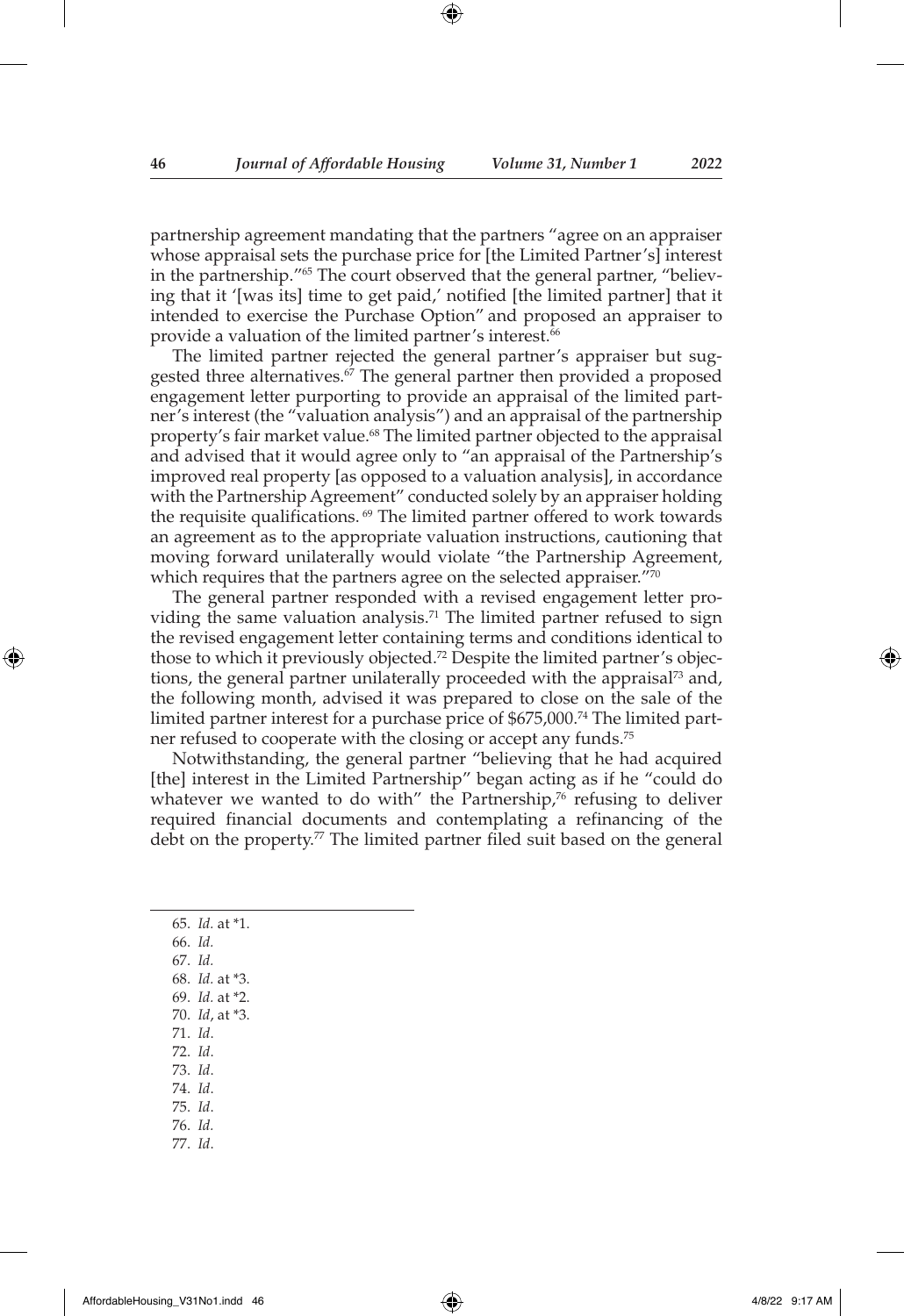⊕

partner's failure to comply with the limited partnership agreement and improper exercise of ownership over the limited partner's interest.78

The federal court found that "the parties *did not* agree on an appraiser to set the purchase price for [the Limited Partner's] interest in the partnership" and, therefore, the general partner improperly claimed to own the limited partner's interest.<sup>79</sup> The court further concluded that the general partner breached the partnership agreement by purporting to exercise the purchase option despite the limited partner's refusal to consent to the appraisal and found that the general partner's behavior "amount[ed] to nothing more than manifest opportunism."80 The "manifest opportunism" recognized in the *Dairy* case demonstrates the tactics taken by certain general partners with respect to option rights, which potentially operate to transfer value away from the investor to the general partner in violation of both the tax underpinnings of the program and the partnership agreements between the parties.

#### *B. The Treatment of Positive Capital Accounts*

A further issue often attendant to a general partner's purchase of a LIHTC property or the limited partner's interest is the treatment of the partners' respective capital accounts at exit. Capital accounts are a measure of each partner's economic interests in a transaction or arrangement.<sup>81</sup> For this reason, the law requires that capital accounts be considered as part of a buyout or exit, and the parties' agreements include provisions confirming it.

Guided by the overarching principle that allocations must "follow the "'economics of the deal,'"82 Section 704(b) of the Internal Revenue Code provides the rules for measuring partners' respective equity stakes and the economic relationship among partners.<sup>83</sup> It also provides a safe harbor whereby partnerships that maintain their capital accounts in compliance with Section 704(b) and follow specific requirements for liquidation will be deemed to have their allocations possessing the "substantial economic effect" required by the Regulations.<sup>84</sup>

Capital accounts track partners' respective economic investment in a partnership. A partner's capital account initially consists of their initial capital contributions (cash plus fair market of any property contributed, net of any liabilities associated with the property) and then is adjusted upward or downward each year depending on the transactions occurring within the partnership during that year. Generally speaking, a partner's capital account is increased by (1) additional contributions (cash or the fair

<sup>78.</sup> *Id*.

<sup>79.</sup> *Id.*

<sup>80.</sup> *Id*.

<sup>81.</sup> Pankratz & Emden, *supra* note 16, at 341.

<sup>82.</sup> *Id*. at 340.

<sup>83.</sup> *Id.* at 342.

<sup>84.</sup> *See* Treas. Reg. 1.704-1(b)(2)(ii).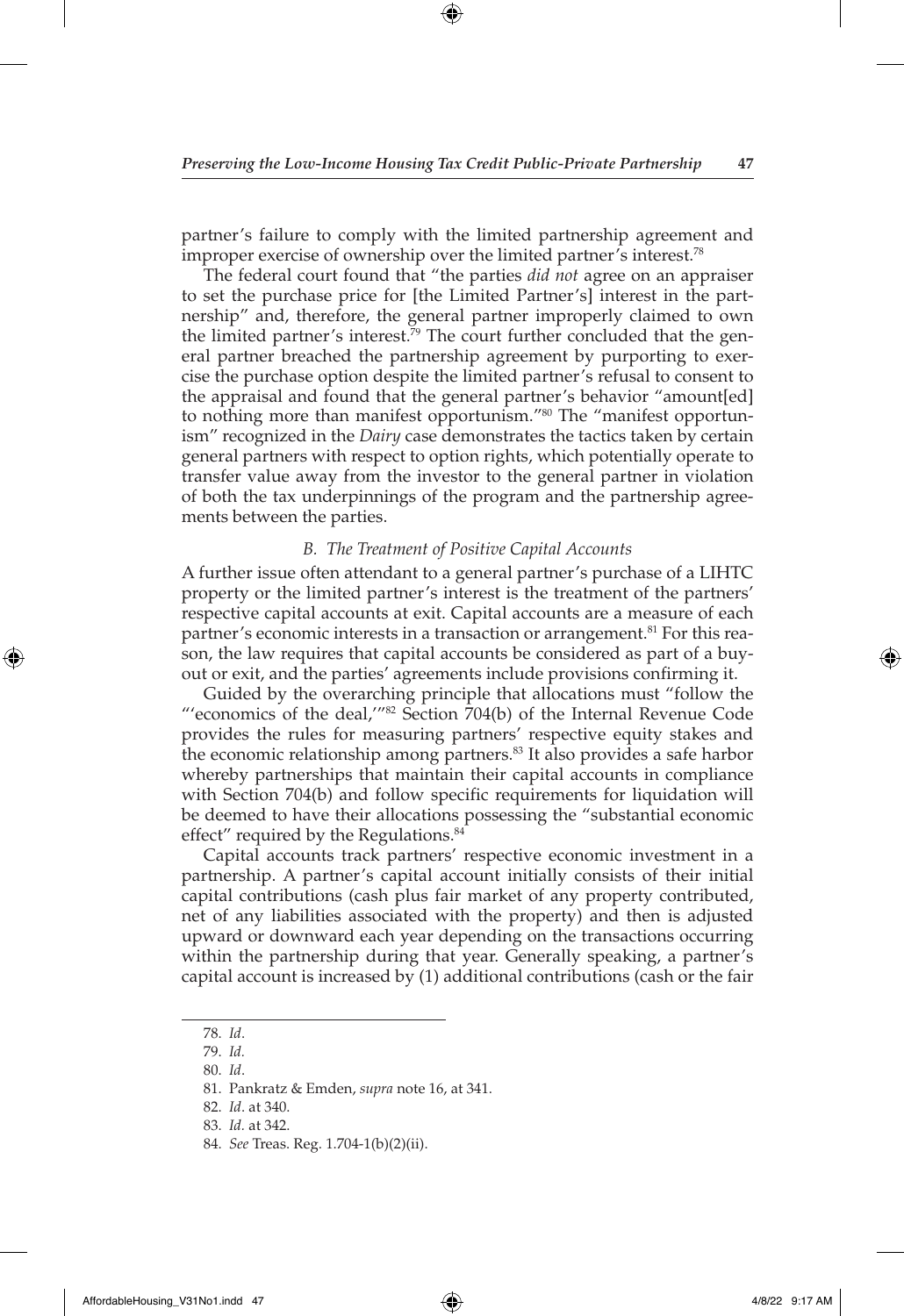market of contributed property, net associated liabilities) by the partner to the partnership, and (2) any allocations of partnership gain or income allocated to the partner.<sup>85</sup> A partner's capital account is generally decreased by (1) distributions (cash or the fair market value of distributed property, net any attendant liabilities) to the partner, and (2) the amount of any partnership losses or deductions allocated to the partner.<sup>86</sup> Positive or negative 704(b) reevaluations may also take place but are less common.

Several basic tenets are inherent and reflected in this framework. First, partnership assets must be recorded at fair market value, as opposed to cost basis at the time of liquidation or sale. Second, partners' capital accounts determine distribution rights. Therefore, upon liquidation, the partnership must make liquidating distributions in accordance with the partners' positive capital account balances, and a partner is unconditionally obligated to restore a deficit capital account balance following a liquidation of the partner's partnership interest.87

With respect to Year 15 Issues, disputes over capital accounts have generally arisen where the investor or limited partner has a significant positive capital account at the time that the general partner seeks to exercise an option right or the parties otherwise seek to sell the property to a third party. For the limited partner or investor, a significant positive capital account in this context typically reflects investments by the investor at the beginning of the partnership that are not returned through operations (i.e., distributions and loss allocations).<sup>88</sup> For the general partner, it can pose a significant (and often unexpected) financial hurdle to acquiring 100% of a LIHTC partnership or result in the limited partner receiving more sale proceeds than the general partner might have anticipated. As such, general partners may attempt to avoid paying the limited partner for its positive capital account in an actual or hypothetical liquidation as required by Section 704(b).

While courts have started to address disputes over positive capital accounts, the case law on this issue is emerging and mixed.<sup>89</sup> From the investor's perspective, however, the partnership agreements and the Internal Revenue Code and associated Regulations require that the limited partner's positive capital be accounted for at exit.

<sup>85.</sup> *Id.* § 1.704-1(b)(2)(iii).

<sup>86.</sup> *Id.*

<sup>87.</sup> *Id.*; *see also* Pankratz & Emden, *supra* note 16, at 340–41.

<sup>88.</sup> *See* Bradley Myers, *The Low-Income Housing Tax Credit: A Proposal to Address IRS Concerns Regarding Partnerships Between Non-Profit and For-Profit Entities*, 60 Tax Law. 415, 443 (2007).

<sup>89.</sup> *Compare, e.g.*, Saugatuck, LLC v. St. Mary's Commons Assocs., L.L.C., No.19 cv-0217 (SJF)(SIL), 2021 WL 4813170, \*4 (E.D.N.Y. May 19, 2020), *with* Centerline/Fleet Hous. P'ship, L.P. - Series B v. Hopkins Ct. Apartments, L.L.C., 195 A.D.3d 1375 (N.Y. App. Div. 2021); CED Capital Holdings 2000 EB, L.L.C v. CTCW-Berkshire Club, LLC, No. 2018-CA-013886-O, 2020 WL 1856259, at \*1 (Fla. Cir. Ct. Apr. 08, 2020).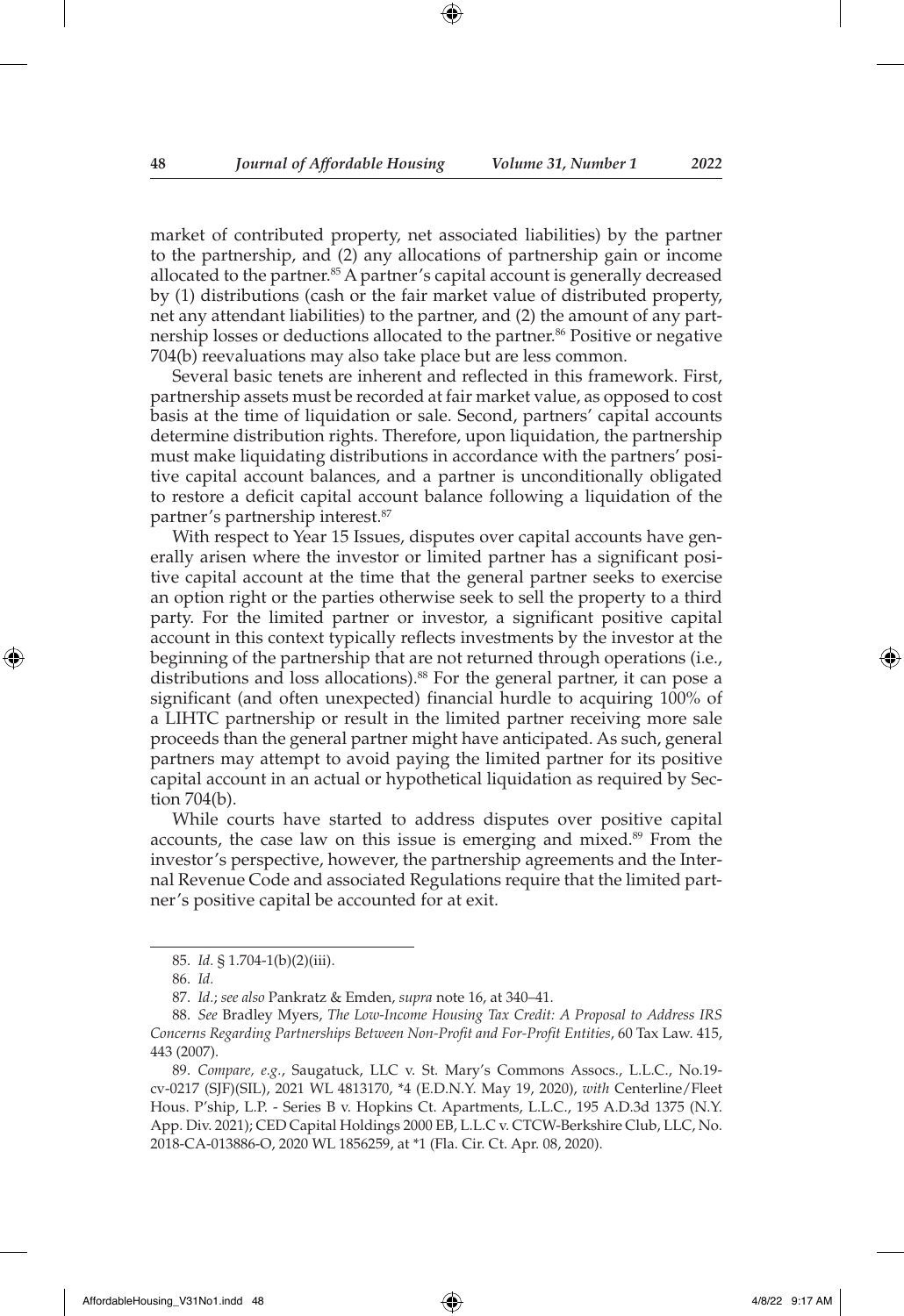⊕

In *Saugatuck, LLC v. St. Mary's Commons Associates, L.L.C.*, the United States District Court for the Eastern District of New York examined the price owed for a general partner's option to purchase a LIHTC property, which comprised substantially all of the partnership's assets, or the limited partner's interest in the partnership at the end of the Compliance Period.90 The partnership agreement between the parties specified the amounts owed to each partner in the event of liquidation or, specifically, the "disposition of all or substantially all of the assets of the Partnership."91 The agreement also included a section governing the "Distribution and Application of Cash Flow and Proceeds from Sale or Refinancing Transactions," which provided a calculation for the proceeds owed to each partner in the event of a sale of a portion of the project to a third party or a refinancing of the debt.92 Notably, the liquidation waterfall accounted for the limited partner's positive capital account balance, while the sale or refinancing proceeds waterfall did not.

The general partner argued that the partnership agreement required only a \$242,064.39 purchase price for the option, contending the option constituted merely a sale rather than a liquidation.<sup>93</sup> In contrast, the limited partner claimed the purchase price for the option should be calculated as a liquidation, because the sale of the property—the partnership's only asset—was a liquidation event. The liquidation calculation accounted for the limited partners' positive capital account balance of \$3,927,499.<sup>94</sup>

The federal court found no dispute that the "Property comprises 'substantially all of the assets of the Partnership'" and, further, concluded that the Partnership Agreement specified "'[t]he sale of other disposition of all or substantially all of the assets of the Partnership' as an event that immediately causes a dissolution of the Partnership." On that basis, the court held that the liquidation provision controlled the calculation of the option price, and, therefore, the price owed for the option must reflect the limited partner's positive capital account balance.

The federal court's decision in *St. Mary's* is not only consistent with the partnership agreement between those parties: it is consistent with and adheres to the tax principles underlying the LIHTC program and partnership tax law generally.

#### *C. The Nonprofit Right of First Refusal*

Nonprofit organizations serve a well-intended goal within the LIHTC program: to ensure continued affordability of properties beyond Year 15. As also noted earlier, however, extended use agreements ensure affordability for at least thirty years regardless of the owner, mitigating concerns in this

AffordableHousing\_V31No1.indd 49 4/8/22 9:17 AM

◈

 $\Leftrightarrow$ 

<sup>90.</sup> *Saugatuck*, 2021 WL 4813170, at \*4.

<sup>91.</sup> *Id*.

<sup>92.</sup> *Id.*

<sup>93.</sup> *Id*.

<sup>94.</sup> *Id*.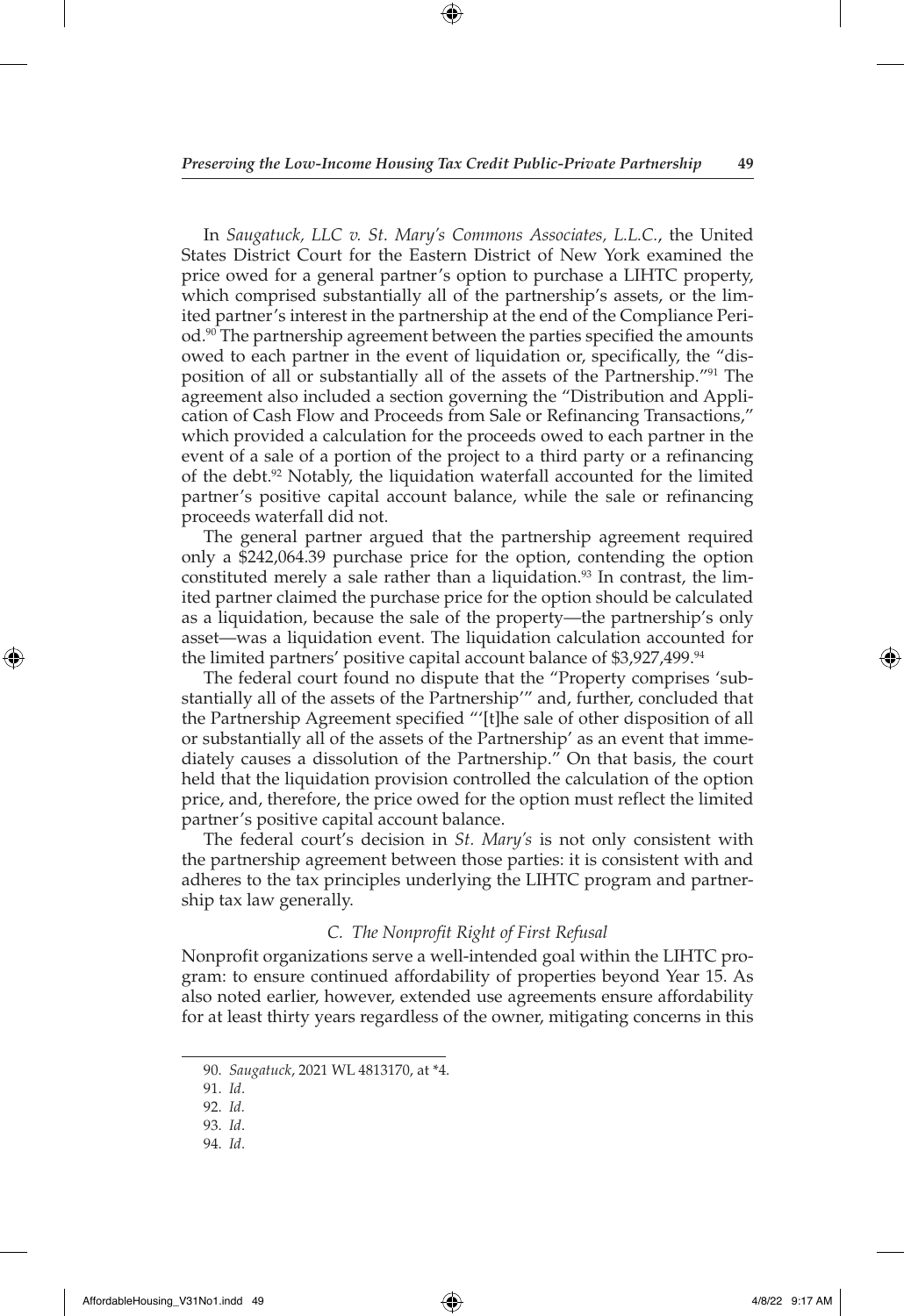regard. Moreover, as a property ages, it requires more maintenance and, ultimately, rehabilitation. Nonprofit entities may lack sufficient resources to meet these needs, meaning that a property will need to re-enter the LIHTC program at the end of the Extended Use Period to fund the costs of rehabilitation if it is to remain both attractive to tenants and affordable. Disputes surrounding the ROFR must be viewed against this backdrop, with a healthy appreciation for both the role of nonprofit owners and the potential challenges that they face.

Case law surrounding the nonprofit ROFR is relatively more developed and has been far more uniform than that surrounding disputes over capital accounts. However, recent proposals in Congress have threatened to fundamentally change the ROFR, demonstrating a desire and willingness to enact a regime specifically rejected by prior Congresses and the courts. These proposals also threaten the continued engagement and participation of investors who potentially stand to see basic terms and principles to which they have long adhered summarily undone. Finally, this area is not immune to abuse by for-profit general partners seeking to seize value belonging to the investor or limited partner.

As noted above, the origin of the nonprofit ROFR lies in lawmakers' efforts to discourage market-rate conversions of LIHTC properties, the notion being that a nonprofit entity is less likely (or should be less likely) to convert a property to market rate following the statutorily prescribed period for affordability. On that basis, Section 42 was modified to include a statutory "right of 1st refusal" for qualified nonprofit organizations.<sup>95</sup>

A ROFR is a defensive right that "limits the right of the owner to dispose freely of its property by compelling the owner to offer it first to the party who has the first right to buy."<sup>96</sup> It guarantees the holder an initial opportunity to purchase a property in the event that an owner decides to sell. Unlike a purchase option, a ROFR does not entitle the holder to compel a sale from an unwilling owner.<sup>97</sup> In short, "[a] right of first refusal does not become an option to purchase until the owner of the property voluntarily decides to sell the property and receives a bona fide offer to purchase from a third party."98 Furthermore, unlike a purchase option, a ROFR cannot be exercised unilaterally by the holder.

It is clear from the legislative record that Congress intended Section 42's nonprofit ROFR to operate as a common-law ROFR, not a purchase option.

<sup>95.</sup> 26 U.S.C. § 42(i)(7)(A).

<sup>96.</sup> 25 R. Lord, Williston on Contracts § 67:85, at 502 (4th ed. 2002).

<sup>97.</sup> *Id*. ("[A] right of first refusal has no binding effect unless the offeror decides to sell.").

<sup>98.</sup> Senior Hous. Assistance Grp. v. AMTAX Holdings 260, LLC, No. C17-1115RSM, 2019 WL 687837, at \*6 (W.D. Wash. Feb. 19, 2019), *clarified on denial of reconsideration*, No. C17-1115 RSM, 2019 WL 827232 (W.D. Wash. Feb. 21, 2019) (citing Kelly v. Ammex Tax & Duty Free Shops W., Inc., 162 Wash. App. 825, 830–32 (2011)) *see also* SunAmerica Hous. Fund 1050 v. Pathway of Pontiac, Inc., No. 19-11783, 2021 WL 391420, at \*4–7 (E.D. Mich. Feb. 4, 2021).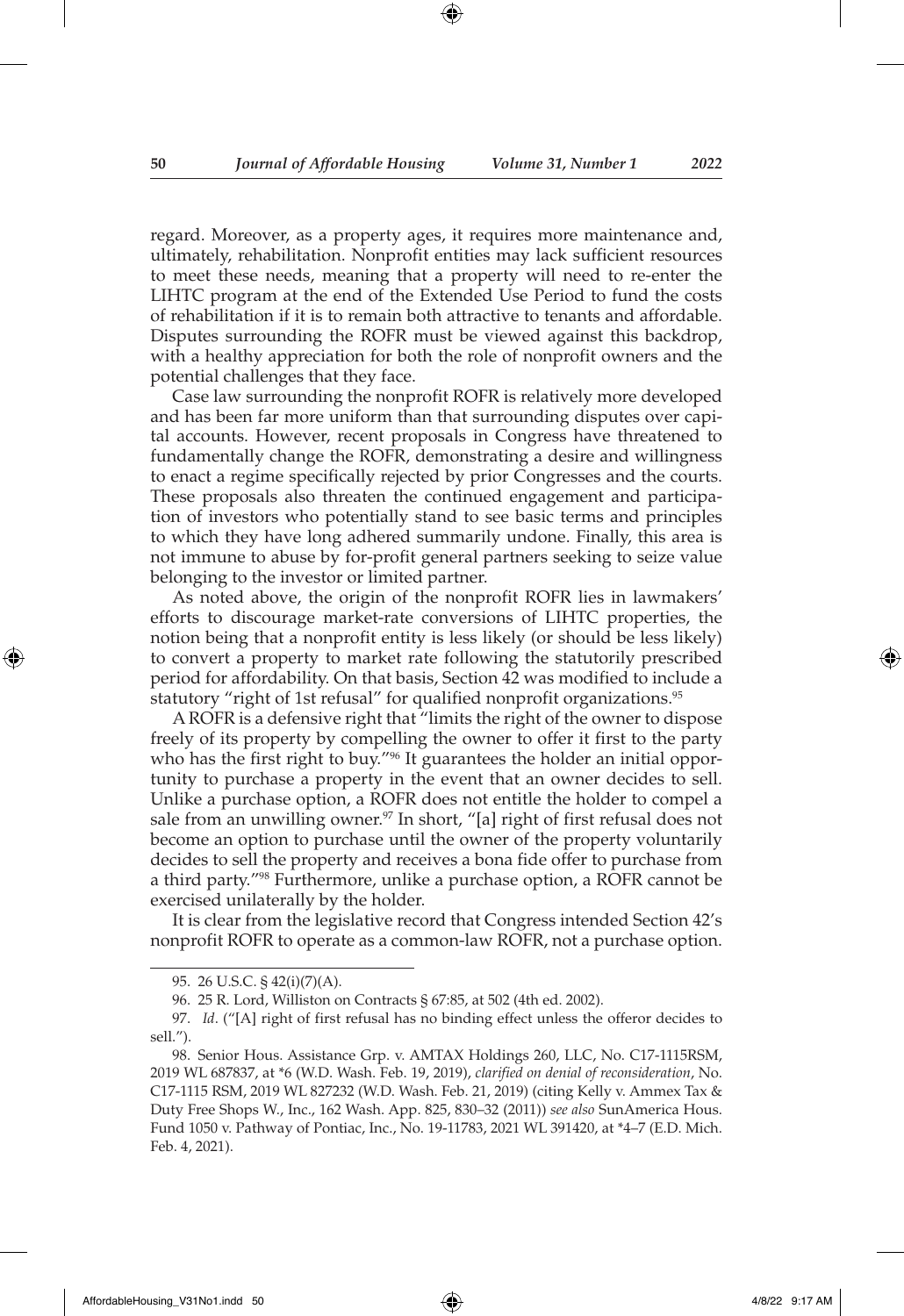For instance, the House committee report described the nonprofit ROFR as "the right of first refusal (with one year's notice) to purchase the building, for a minimum purchase price, *should the owner decide to sell* (at the end of the compliance period)."99

Interpreting the below-market ROFR to apply as a below-market option would further violate the economic substance doctrine's requirement that "'the objective economic realities of a transaction,' rather than its legal form, determine who is an owner for tax purposes."<sup>100</sup> The right to receive the profit associated with a property's appreciation is customarily recognized as a right fundamental to property ownership.<sup>101</sup> A purchase option that permits the holder to compel the purchase of a property at a belowmarket price effectively shifts that right of ownership from the owner to the option holder and, thus, severs property ownership from the tax benefits and burdens assigned to it. The risk here is creating a sham entity for tax purposes,<sup>102</sup> disqualifying the owner from the receipt of the tax credits and undoing fifteen or more years of tax treatment between the parties.<sup>103</sup> It is precisely to avoid this risk that investors and developers include provisions in their agreements requiring that the exit provisions (and all provisions) of those agreements be read in a manner that ensures adherence to the economic substance doctrine.

#### 1. Survey of Relevant Case Law

Nonprofit (and even for-profit) entities nonetheless have pursued litigation claiming that the ROFR or other provisions of the partnership agreement permit them to compel the sale of an LIHTC property at a below-market price from an unwilling owner.

For instance, in *Senior Housing Assistance Group v. AMTAX Holdings 260, LLC,*104 the United States District Court for the Western District of Washington concluded that the nonprofit ROFR provided in the LIHTC partnership agreement before it did not allow the holder to purchase the property unless the owner received a bona fide, third-party offer that the owner was willing to accept. In *SunAmerica Housing Fund 1050 v. Pathway of Pontiac,* 

103. *Homeowner's Rehab,* 99 N.E.3d at 755*.* (citing Dunlap v. Commissioner of Internal Revenue, 74 T.C. 1377, 1436–37 (1980), *rev'd and remanded on other grounds*, 670 F.2d 785 (8th Cir. 1982) (citing Rev. Rul. 55–540, 1955–2 C.B. 39, § 4.01(e)).

AffordableHousing\_V31No1.indd 51 4/8/22 9:17 AM

◈

<sup>99.</sup> H.R. Rep. 101-247, 1195, 1989 U.S.C. 1906, 2665 (emphasis added)

<sup>100.</sup> Homeowner's Rehab, Inc. v. Related Corp. V SLP, L.P., 99 N.E.3d 744, 755 (Mass. 2018) (quoting Frank Lyon Co. v. United States, 435 U.S. 561, 573 (1978).

<sup>101.</sup> *Homeowner's Rehab,* 99 N.E.3d at 755 (citing Dunlap v. Commissioner of Internal Revenue, 74 T.C. 1377, 1436–1437 (1980), *rev'd and remanded on other grounds*, 670 F.2d 785 (8th Cir. 1982).

<sup>102.</sup> Since the LIHTC program's inception, Congress has intended the true ownership tax-law principle to apply in the LIHTC context. *See supra* text accompanying notes 40–43.

<sup>104.</sup> Senior Housing Assistance Group v. AMTAX Holdings 260, LLC, No. C17- 1115RSM, 2019 WL 687837, at \*8 (W.D. Wash. Feb. 19, 2019), *clarified on denial of reconsideration*, No. C17-1115 RSM, 2019 WL 827232 (W.D. Wash. Feb. 21, 2019).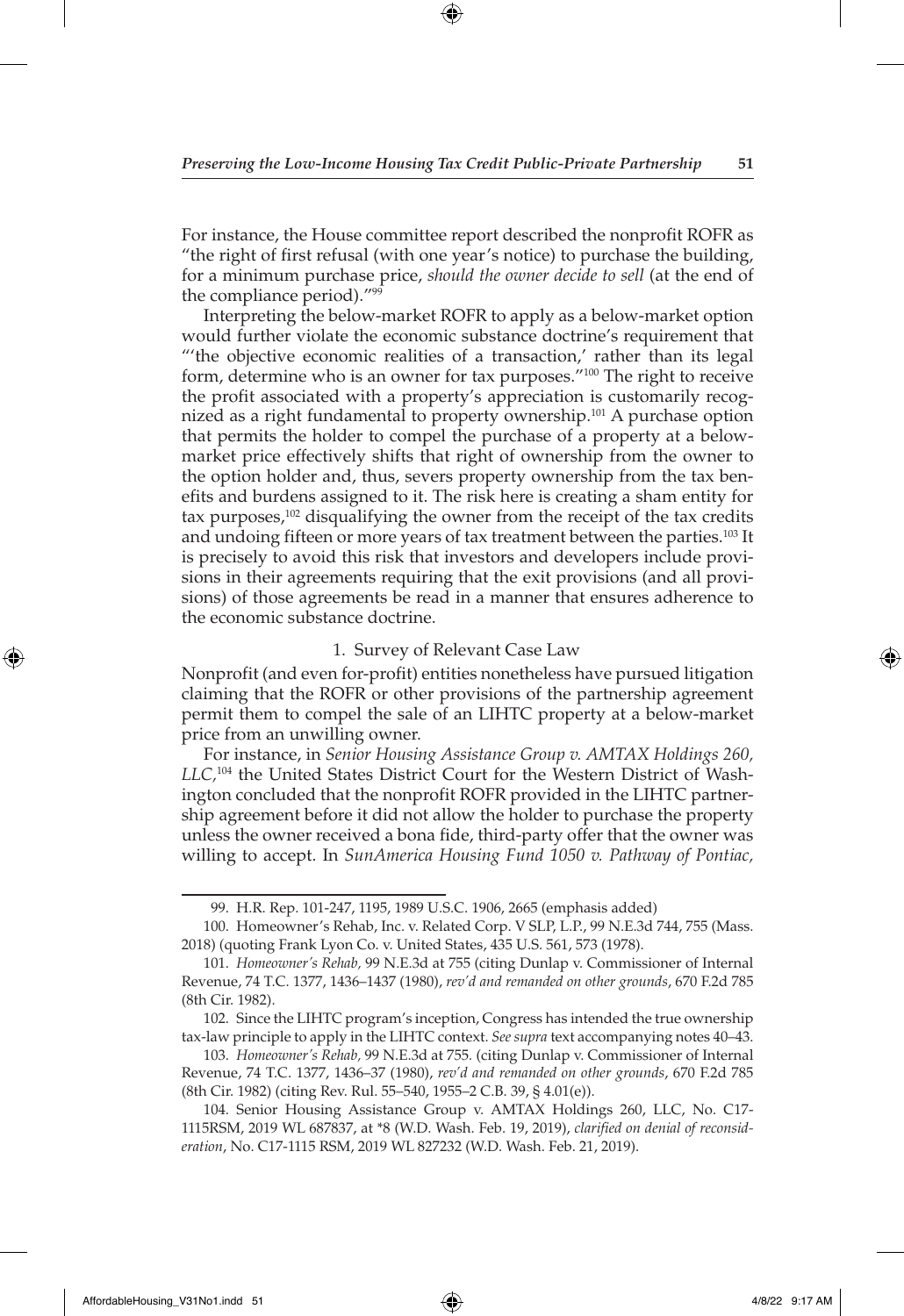*Inc.*, 105 the Eastern District of Michigan, considering an illusory third-party offer solicited by the general partner for the sole purpose of triggering its ROFR, determined that an offer made without an intent to execute a sale did not suffice as a bona fide offer triggering the ROFR.<sup>106</sup>

In *Riseboro Community Partnership Inc. v. SunAmerica Housing Fund* 682,107 the United States District Court for the Eastern District of New York considered a nonprofit entity's challenge to the term "right of first refusal" and claim that the ROFR provided in Section 42 gave the nonprofit designee an unconditional right to purchase an LIHTC project at any point following the Compliance Period.<sup>108</sup> The plaintiff, Riseboro Community Partnership, Inc. (Riseboro), a nonprofit entity, was not a partner to the LIHTC partnership in question but rather a designee of the general partner and brought the action based on provisions of the partnership agreement providing a nonprofit ROFR, claiming further that the provision permitted Riseboro's unilateral purchase of the LIHTC property at any point after the Compliance Period.<sup>109</sup> The federal court disagreed, finding that the Section 42 ROFR did not operate differently than common law ROFRs and, therefore, did not provide an unconditional option to purchase the project.<sup>110</sup>

The recent case of *Centerline Housing Partnership v. Palm Communities*<sup>111</sup> involved a still further, more troubling phenomenon: an attempt by a for-profit general partner to manipulate and abuse the nonprofit ROFR. In *Palm Communities,* the United States District Court for the Central District of California considered a partnership agreement that provided both a purchase option and a ROFR. The court distinguished between the two: whereas the ROFR "to purchase the Property at a below-market price permitted by Section 42(i)(7) of the Internal Revenue Code following the end of the Compliance Period, but only if the Partnership 'shall desire to accept a bona fide offer from an unrelated third party to purchase the Property' from the Partnership,"112 the purchase option provided the general partner a right to unilaterally compel the sale of the property, though the purchase price could not be less than the property's fair market value.113

In the case, the for-profit general partner executed an "Agreement of General Partners" (AGP) with its nonprofit general partner that transferred the nonprofit's below-market Section 42(i)(7) ROFR to the for-profit

↔

<sup>105.</sup> SunAmerica Hous. Fund 1050 v. Pathway of Pontiac, Inc., No. 19-11783, 2021 WL 391420, at \*4 (E.D. Mich. Feb. 4, 2021).

<sup>106.</sup> *Id.* at \*4.

<sup>107.</sup> Riseboro Cmty. P'ship Inc. v. SunAmerica Hous. Fund 682, 482 F. Supp. 3d 31, 36 (E.D.N.Y. 2020), *as corrected* (Aug. 31, 2020).

<sup>108.</sup> *Id*.

<sup>109.</sup> *Id*.

<sup>110.</sup> *Id.* at 39.

<sup>111.</sup> *Centerline Hous. P'ship v. Palm Cmtys.*, No. 8:21-cv-00107-JVS-JDE, at \*1 (C.D. Cal. Jan. 12, 2022).

<sup>112.</sup> *Id.* at \*3.

<sup>113.</sup> *See id.* at \*1.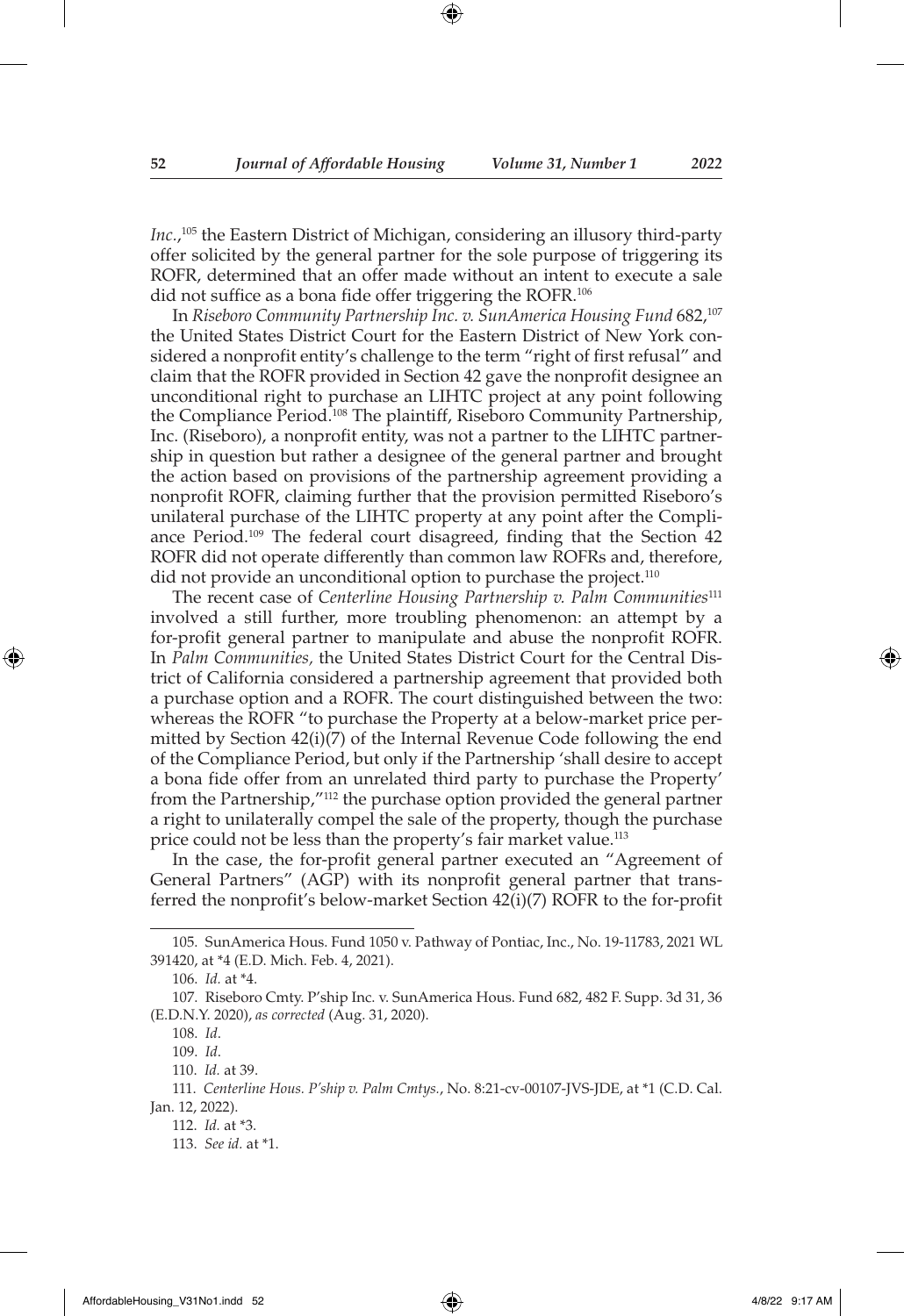⊕

general partner.114 Once it secured the ROFR, the for-profit general partner sought to trigger the ROFR to acquire the property for millions below the fair-market price by claiming that it "'desired to accept' a third-party offer to purchase the Property" before receiving any third-party offer.115 The for-profit general partner then refused to negotiate with the offeror and refused to conduct any due diligence on the third-party offer.116 The court found that the for-profit general partner "devised a scheme to acquire the Property for 'millions of dollars' less than the price it was entitled to under the LPA and ROFR Agreement" in an effort to "enrich itself at the Limited Partners' expense."117 Accordingly, the court ruled that the for-profit general partner breached its fiduciary duty to the limited partner when attempting to subvert the limited partner's profits through manipulating the nonprofit ROFR.118

As recognized by the court in *Palm Communities*, AGPs like the one at issue in that case permit for-profit entities to obtain the investor limited partner's asset at a below-market price. Their incentive in doing so is not to maintain a property's affordability but rather to seize value that would otherwise flow to the investor partner. Meanwhile, the investor loses money that may have otherwise funded new LIHTC or rehabilitated affordable developments.

#### 2. Recent Policy Measures

Courts addressing disputes over the nonprofit ROFR generally have come to the same conclusion: the LIHTC ROFR is a common law ROFR and must be respected as such. At the same time, however, members of more recent Congresses and some state housing authorities have indicated a desire to fundamentally change the ROFR.

For instance, in March 2017, Senators Maria Cantwell (D- Washington) and Orrin Hatch (R-Utah) introduced the Affordable Housing Improvement Act of 2017. That legislation would have operated to convert Section 42(i)(7)'s nonprofit ROFR into a below-market purchase option.<sup>119</sup> Notably, the 2017 bill would have applied only proactively to LIHTC projects initiated after the bill's passing. As such, the 2017 legislation had no effect on existing LIHTC projects. The bill failed to become law.

In 2019, however, in the months following the court's ruling in *Senior Housing Assistance Group v. AMTAX Holdings 260, LLC,*120 members of Congress introduced a new version of the 2017 bill, the Affordable Housing

◈

<sup>114.</sup> *Id.*

<sup>115.</sup> *Id*.

<sup>116.</sup> *Id*.

<sup>117.</sup> *Id*.

<sup>118.</sup> *Id*.

<sup>119.</sup> *See* S. 548 (modifying I.R.C. § 42(i)(7)(A)(1) by striking "a right of 1st refusal" and inserting "an option").

<sup>120.</sup> *See supra* text accompanying note 99.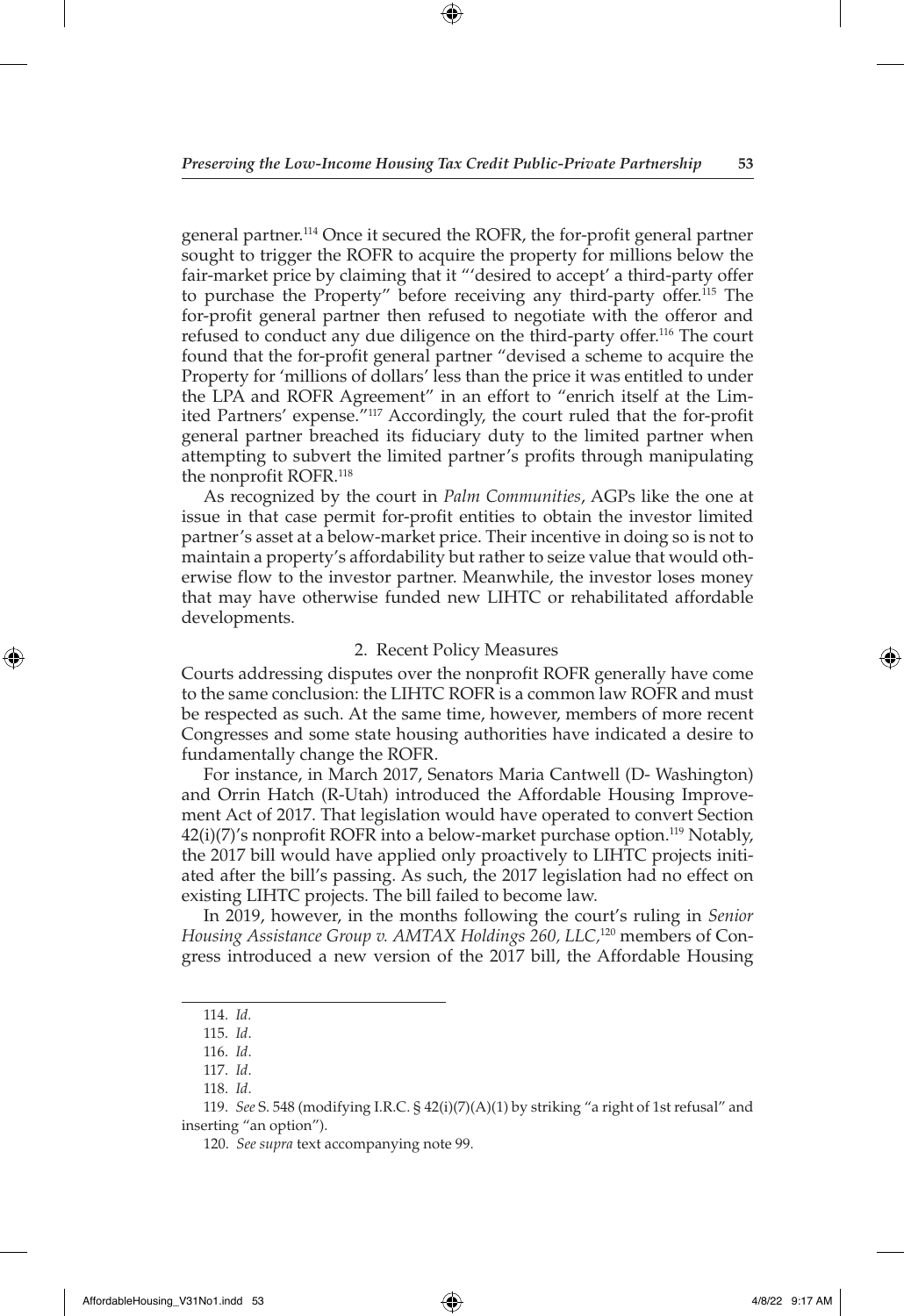Improvement Act of 2019,<sup>121</sup> which on the whole purported to "expand and strengthen the Affordable Housing Tax Credit (also known as the Low-Income Housing Tax Credit) to produce more units of affordable housing and better serve a number of at-risk and underserved communities."<sup>122</sup> In part, the proposed legislation addressed the nonprofit ROFR. More specifically, the proposed legislation would have replaced the words "a right of 1st refusal" in Section 42(i)(7) with "an option," for purposes of agreements on a going forward basis. But the 2019 bill also included a "clarification with respect to the right of first refusal and purchase options" in *existing*  agreements, potentially—*retroactively—*converting all existing nonprofit ROFRs to below-market purchase options.<sup>123</sup> The 2019 proposal failed to pass. A similar version of the Affordable Housing Improvement Act was reintroduced in 2021<sup>124</sup> but also failed to pass.

On November 19, 2021, the U.S. House of Representatives passed the Build Back Better Act (H.R. 5376), which, among other spending and tax measures, includes a significant expansion of the LIHTC program, through measures such as increasing state credit allocations, reducing the threshold for 4% tax-exempt bond-financed projects, and increasing the eligible basis of buildings designated to serve extremely low-income households.<sup>125</sup> But the Act also seeks to replace Section 42(i)(7)'s nonprofit ROFR with a below-market option, and it would even go further than prior proposals in making the "option" an option to purchase the LIHTC property or the partnership interests and reducing the statutory price by excluding exit taxes from the price formula.126

↔

<sup>121.</sup> The Affordable Housing Credit Improvement Act of 2019 was introduced in both the House (H.R. 3077) and the Senate (S. 1703).

<sup>122.</sup> Press Release, Sen. Maria Cantwell, Cantwell, DelBene, Bipartisan Colleagues Introduce New Legislation to Combat Affordable Housing Crisis (June 4, 2019), https:// www.cantwell.senate.gov/news/press-releases/cantwell-delbene-bipartisan-co lleagues-introduce-new-legislation-to-combat-affordable-housing-crisis.

<sup>123.</sup> S. 1703 § 303(30)(i)–(ii).

<sup>124.</sup> The Affordable Housing Credit Improvement Act of 2021 was introduced April 15, 2021, in the 117th Congress as H.R. 2573.

<sup>125.</sup> *See* H.R. 5376, 117th Cong. (2021): Build Back Better Act, H.R. 5376, 117th Cong. (2021); *see also, e.g.,* Build Back Better Includes Historic Expansion of the Low-Income Housing Tax Credit Program (Dec. 10, 2021), *available at* https://www.jdsupra.com /legalnews/build-back-better-includes-historic-9028137.

<sup>126.</sup> *See* H.R. 5376, § 1235506.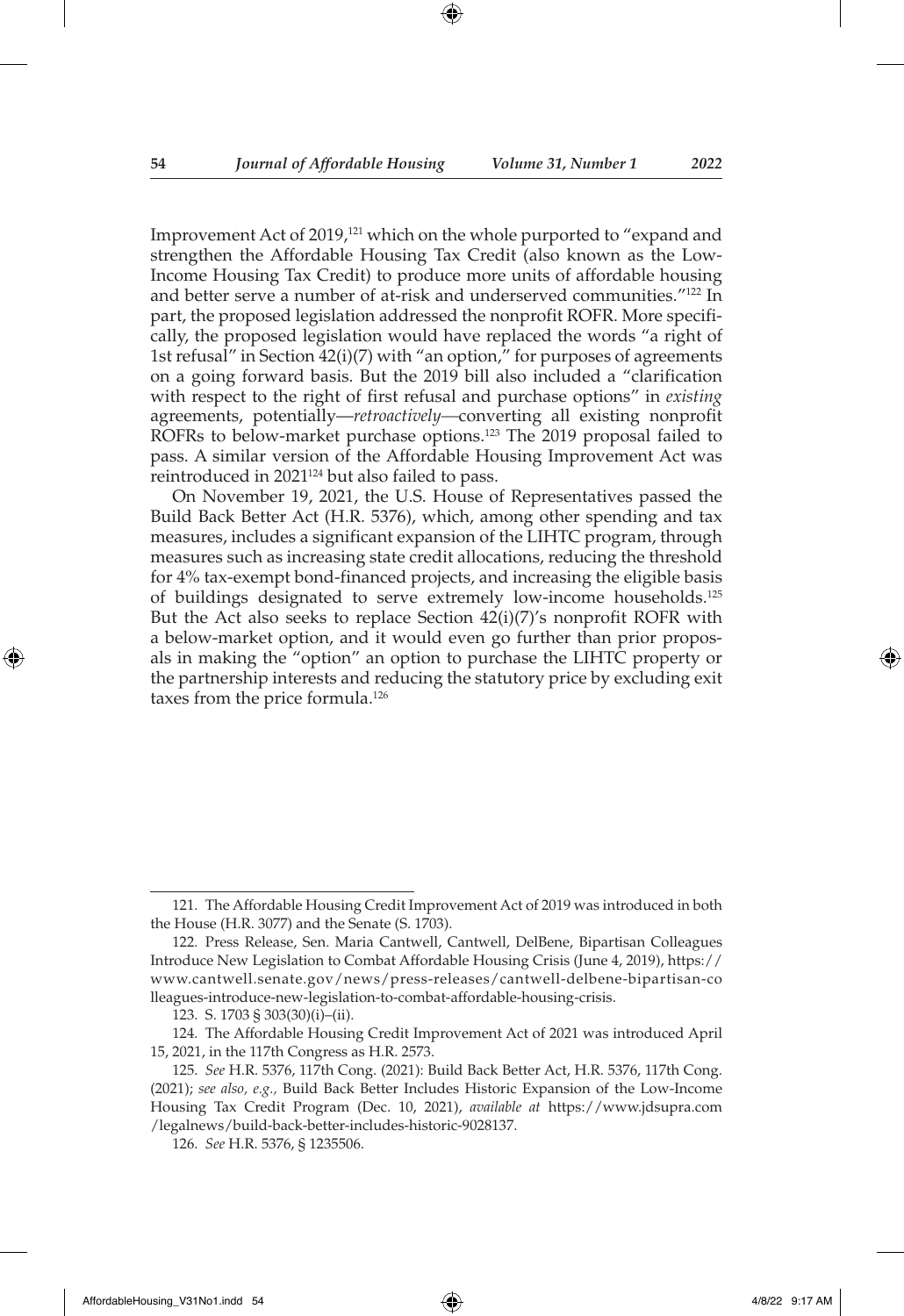# **SEC. 135506. MODIFICATION AND CLARIFICATION OF RIGHTS RELATING TO BUILDING PURCHASE**.

(a) MODIFICATION OF RIGHT OF FIRST REFUSAL.—

 (1) IN GENERAL.—Subparagraph (A) of section 42(i)(7) is amended by striking ''a right of 1st refusal'' and inserting ''an option''.

 (2) CONFORMING AMENDMENT.—The heading of paragraph (7) of section 42(i) is amended by striking ''RIGHT OF 1ST REFUSAL'' and inserting ''OPTION''.

(b) CLARIFICATION WITH RESPECT TO RIGHT OF FIRST REFUSAL AND PURCHASE OPTIONS.—

 (1) PURCHASE OF PARTNERSHIP INTEREST. —Subparagraph  $(A)$  of section  $42(i)(7)$ , as amended by subsection  $(a)$ , is amended by striking ''the property'' and inserting ''the property or all of the partnership interests (other than interests of the person exercising such option or a related party thereto (within the meaning of section  $267(b)$  or  $707(b)(1))$ ) relating to the property''.

 (2) PROPERTY INCLUDES ASSETS RELATING TO THE BUILDING.—Paragraph (7) of section 42(i) is amended by adding at the end the following new subparagraph:

 "(C) PROPERTY.—For purposes of sub23 paragraph (A), the term 'property' may include all or any of the assets held for the development, operation, or maintenance of a building.''

 (3) EXERCISE OF RIGHT OF FIRST REFUSAL AND PUR-CHASE OPTIONS.—Subparagraph  $(A)$  of section  $42(i)(7)$ , as amended by subsection (a) and paragraph  $(1)(A)$ , is amended by adding at the end the following: ''For purposes of determining whether an option, including a right of first refusal, to purchase property or partnership interests holding (directly or indirectly) such property is described in the preceding sentence—

"(i) such option or right of first refusal shall be exercisable with or without the approval of any owner of the project (including any partner, member, or affili1ated organization of such an owner), and

''(ii) a right of first refusal shall be exercisable in response to any offer to purchase the property or partnership interests, including an offer by a related party.''.

(c) CONFORMING AMENDMENTS.—Subparagraph (B) of section 42(i)(7) is amended by striking ''the sum of'' and all that follows and inserting ''the principal amount of outstanding indebtedness secured by the building (other than indebtedness incurred within the 5-year period ending on the date of the sale to the tenants). In the case of a purchase of a partnership interest, the minimum purchase price is an amount not less than such interest's ratable share of the amount determined under the first sentence of this subparagraph.''

◈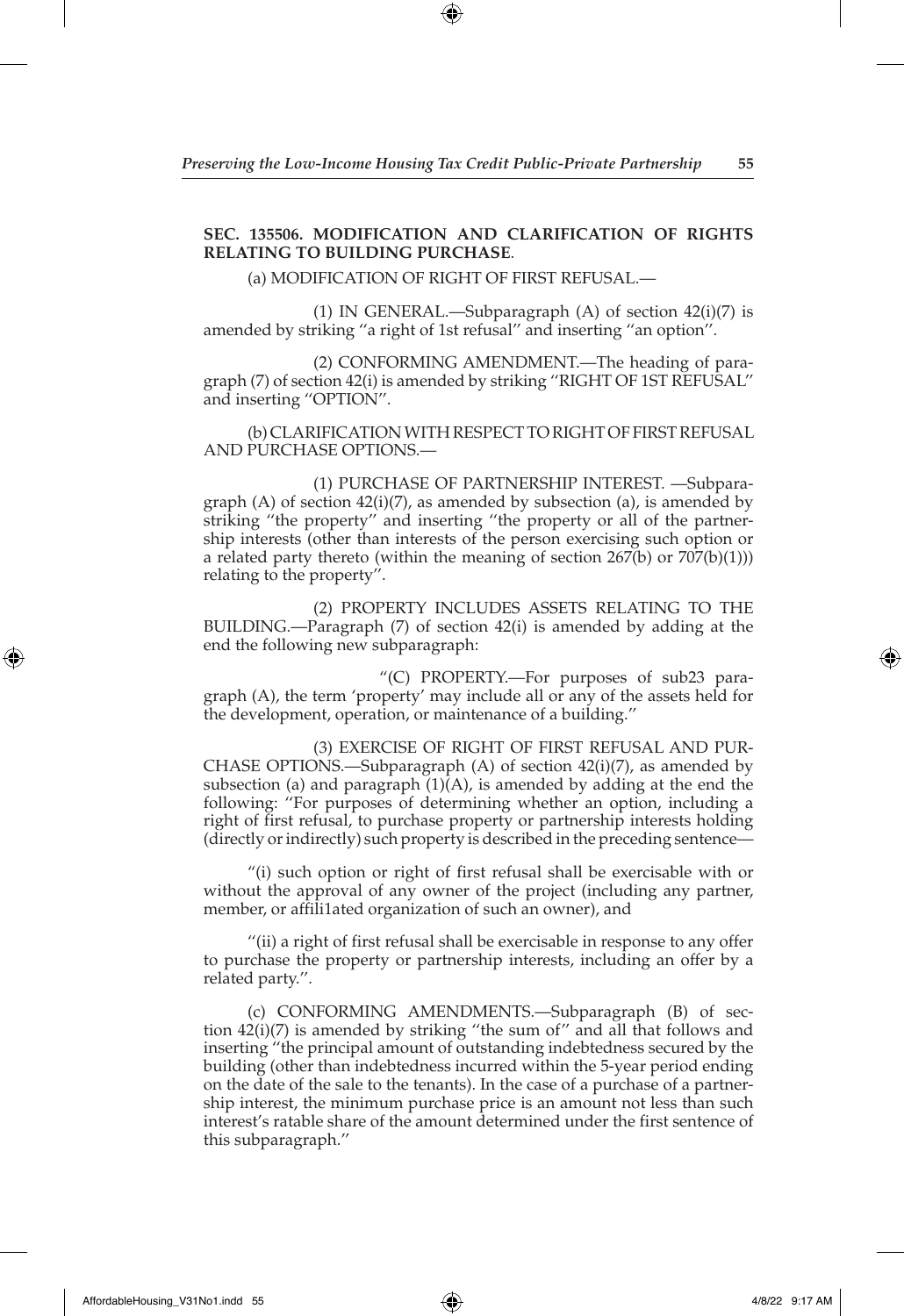#### (d) EFFECTIVE DATES.—

 (1) MODIFICATION OF RIGHT OF FIRST REFUSAL.—The amendments made by subsections (a) and (c) shall apply to agreements entered into or amended after the date of the enactment of this Act.

 (2) CLARIFICATION.—The amendments made by subsection (b) shall apply to agreements among the owners of the project (including partners, members, and their affiliated organizations) and persons described in section 42(i)(7)(A) of the Internal Revenue Code of 1986 entered into before, on, or after the date of the enactment of this Act.

 (3) NO EFFECT ON AGREEMENTS.—None of the amendments made by this section is intended to supersede express language in any agreement with respect to the terms of a right of first refusal or option permitted by section 42(i)(7) of the Internal Revenue Code of 1986 in effect on the date of the enactment of this Act.

As of the date this article went to print, it does not appear that the Build Back Better Act will pass the Senate, but similar proposals concerning the LIHTC are likely to appear in future legislation.

# **III. Implications for Combating the Affordable Housing Shortage**

The shortage of affordable housing in the United States is not a new phenomenon, and it is not a phenomenon that is going away, especially for lowincome and extremely low-income (ELI) households. Indeed, the demand for affordable housing—and the crisis for low-income and extremely lowincome families—has only worsened with the COVID-19 pandemic.<sup>127</sup>

A number of factors were contributing to this trend even pre-COVID-19. As noted in the *America's Rental Housing 2020* report of Harvard University's Joint Center for Housing Studies, the rental market has fundamentally changed since the Great Recession of 2008, with rising demand for rental housing among higher-income households pushing rents higher as well as shifting the focus in new construction towards more expensive units.<sup>128</sup> Rising demand among higher-income households may also fuel the

↔

<sup>127.</sup> *See* Stefan Sykes, *8 Million Americans Slipped into Poverty amid Coronavirus Pandemic, New Study Says,* NBC News (Oct. 16, 2020), https://www.nbcnews.com/news/us -news/8-million-americans-slipped-poverty-amid-coronavirus-pandemic-new-study -n1243762; *see also* Fact Sheet: Biden-Harris Administration Announces Immediate Steps to Increase Affordable Housing Supply, www.whitehouse.gov/briefing-room/statements -releases/2021/09/01/fact-sheet-biden-harris-administration-announces-immediate -steps-to-increase-affordable-housing-supply ("The large and long-standing gap between the supply and demand of affordable homes for both renters and homeowners makes it harder for families to buy their first home and drives up the cost of rent. Higher housing costs also crowd out other investments families can and should make to improve their lives, such as investments in education.").

<sup>128.</sup> *See generally* Joint Center for Housing Studies, *supra* note 2.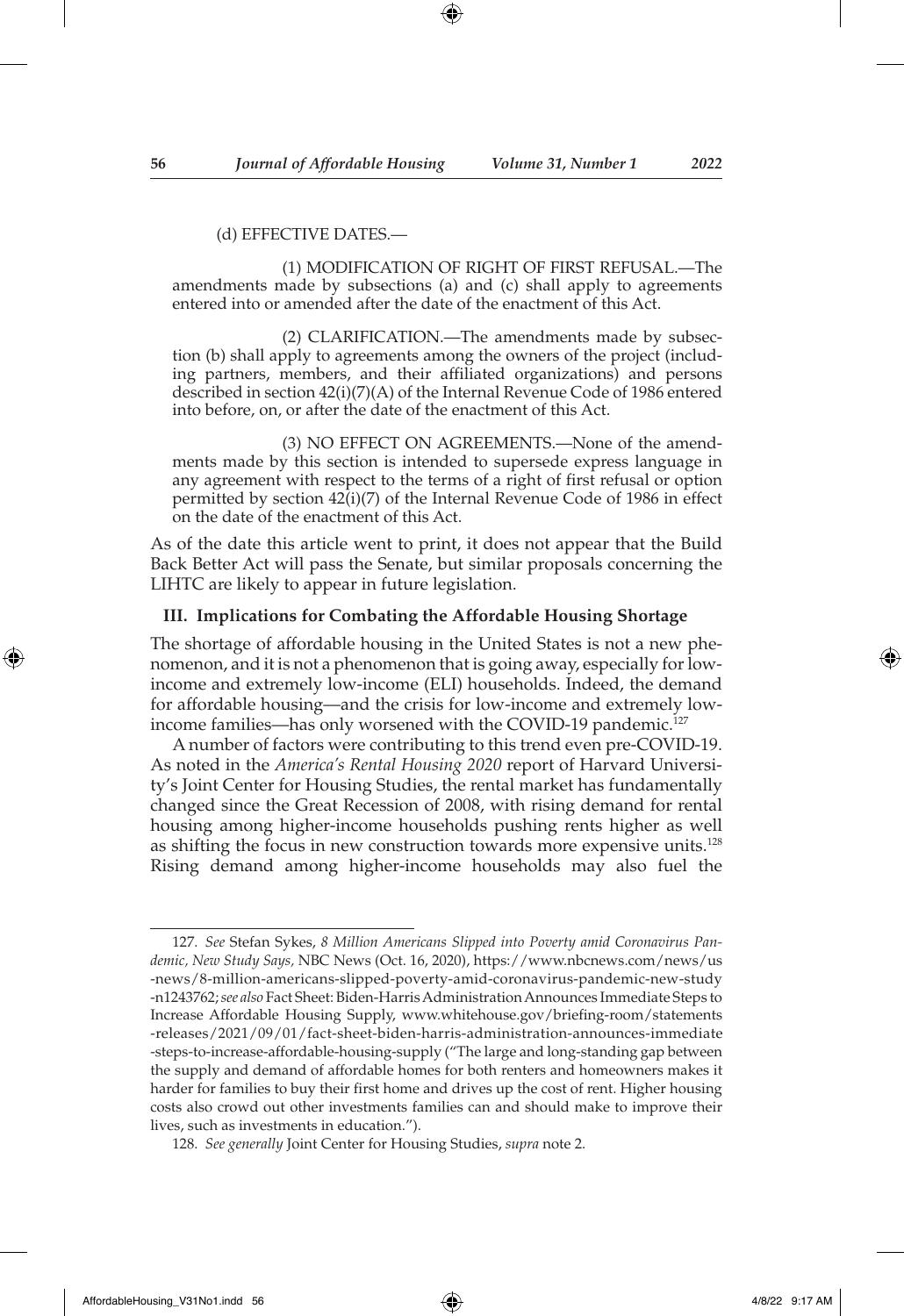conversion of existing units to higher-rent units.129 Meanwhile, if not converted to higher rents, existing rental stock continues to age, demanding more and more maintenance and updates.<sup>130</sup> Rising construction, land, and labor costs increasingly pose challenges for subsidized as well as marketrate developments.<sup>131</sup> Along with other factors, these trends have conspired to shrink the supply of low-cost units as a share of the rental stock and increase the share of cost-burdened renters.132 Even prior to the COVID-19 pandemic, the number of renters paying at least thirty percent of income for housing and utilities was on the rise, with more than half of these costburdened households being severely burdened and paying more than fifty percent of their incomes for housing.133 As of 2015, 8.3 million very-low income households suffered from severe cost burdens or were living in housing with serious deficiencies.<sup>134</sup>

The LIHTC has a role to play in addressing this mounting rental affordability crisis, and history has shown that it can be quite effective in doing so. Recent legislative proposals to increase the 9% credit allocation cap, reduce the threshold for 4% tax-exempt bond-financed projects, and increase the eligible basis for buildings designated to serve extremely lowincome households would allow the LIHTC program not only to expand to meet the country's growing rental housing needs but also to better serve families most in need. Such proposals are crucial to the country's ability to address the growing rental affordability crisis. At the same time, investment markets are fluid and highly efficient—from the investor's perspective, proposals like those targeted towards fundamentally changing the nonprofit ROFR threaten to alter core tax principles underlying the program that have fostered such a successful private-public partnership for the program's thirty-five-year existence. To the extent that Congress or the courts threaten those principles, they threaten continued investor interest and participation.

To be sure, nonprofits have a role to play in helping the country meet its rental housing needs, especially in markets (geographic or otherwise) where the market for credits is not able to fully meet those needs. But such considerations on such a blanket basis as that reflected in recent proposals should be balanced—and must be balanced, if the program is to see continued success—against the incentives and tax principles that guide and facilitate investor participation in the first place.

- 129. *Id*. at 2.
- 130. *See id.*
- 131. *Id*. at 30.
- 132. *Id*. at 31.
- 133. *Id*. at 26.
- 134. *Id*. at 32.

AffordableHousing\_V31No1.indd 57 4/8/22 9:17 AM

↔